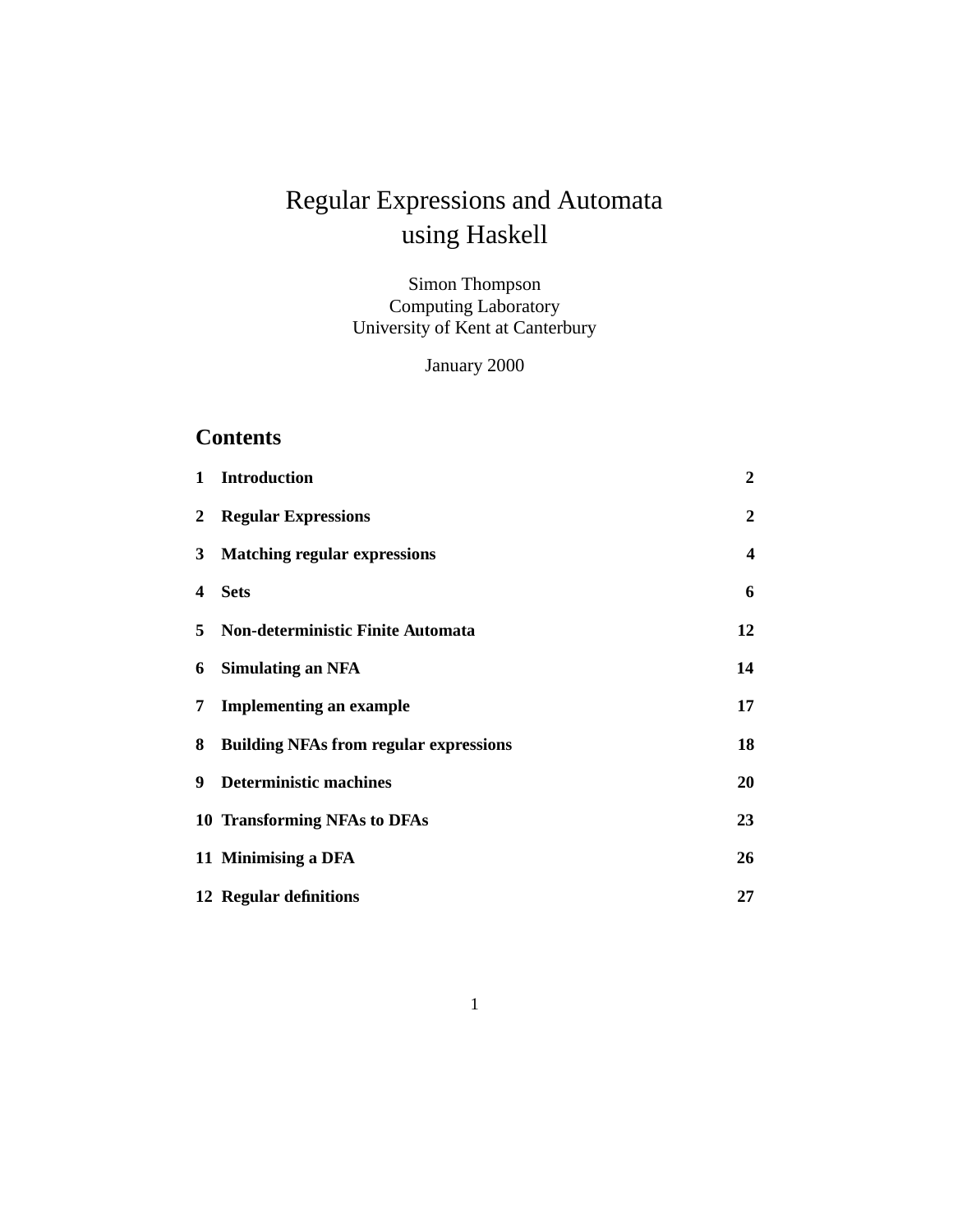### **1 Introduction**

In these notes Haskell is used as a vehicle to introduce regular expressions, pattern matching, and their implementations by means of non-deterministic and deterministic automata.

As part of the material, we give an implementation of the ideas, contained in a set of files. References to this material are scattered through the text. The files can be obtained by following the instructions in

 $\blacksquare$  . The state of the state of the state of the state of the state of the state of the state of the state of the state of the state of the state of the state of the state of the state of the state of the state of the

This material is based on the treatment of the subject in [Aho *et. al.*], but provides full implementations rather than their pseudo-code versions of the algorithms.

The material gives an illustration of many of the features of Haskell, including polymorphism (the states of an NFA can be represented by objects of any type); type classes (in practice the states need to have equality and an ordering defined on them); modularisation (the system is split across a number of modules); higher-order functions (used in finding limits of processes, for example) and other features. A tutorial introduction to Haskell can be found in [Thompson].

The paper begins with definitions of regular expressions, and how strings are matched to them; this also gives our first Haskell treatment also. After describing the abstract data type of sets we define non-deterministic finite automata, and their implementation in Haskell. We then show how to build an NFA corresponding to each regular expression, and how such a machine can be optimised, first by transforming it into a deterministic machine, and then by minimising the state space of the DFA. We conclude with a discussion of regular definitions, and show how recognisers for strings matching regular definitions can be built.

#### **2 Regular Expressions**

Regular expressions are patterns which can be used to describe sets of strings of characters of various kinds, such as

- the identifiers of a programming language strings of alphanumeric characters which begin with an alphabetic character;
- $\bullet$  the numbers integer or real given in a programming language; and so on.

There are five sorts of pattern, or regular expression: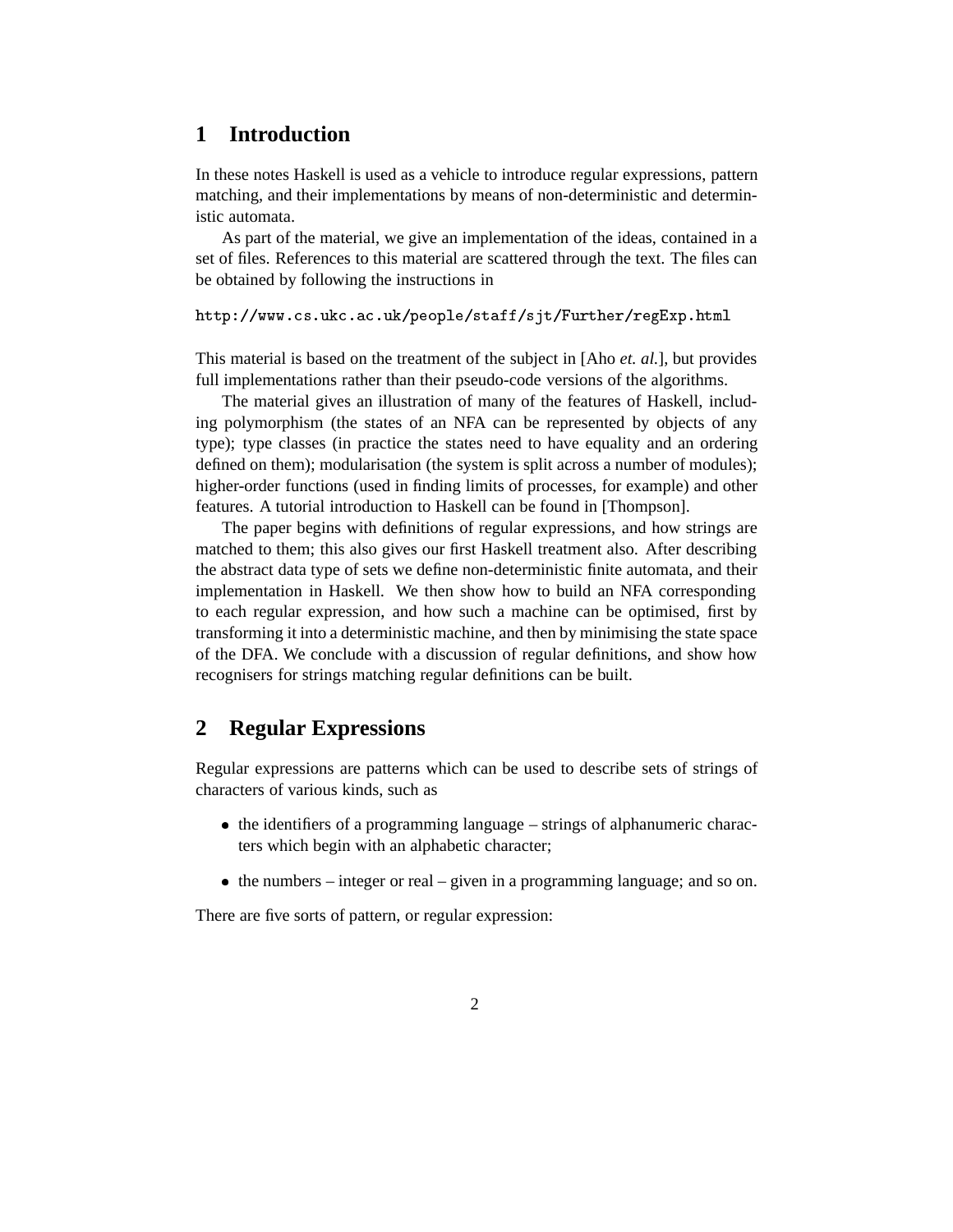| $\epsilon$   | This is the Greek character <i>epsilon</i> , which matches the empty string. |
|--------------|------------------------------------------------------------------------------|
| $\mathbf{x}$ | x is any character. This matches the character itself.                       |
| $(r_1 r_2)$  | $r_1$ and $r_2$ are regular expressions.                                     |
| $(r_1r_2)$   | $r_1$ and $r_2$ are regular expressions.                                     |
| $(r)*$       | r is a regular expression.                                                   |

Examples of regular expressions include (a|(ba)),  $((ba) | (\varepsilon | (a)*))$  and hello.

In order to give a more readable version of these, it is assumed that  $*$  binds more tightly than juxtaposition (*i.e.*  $(r_1 r_2)$ ), and that juxtaposition binds more tightly than  $(r_1 | r_2)$ . This means that  $r_1 r_2$  will mean  $(r_1(r_2)$ ), not  $((r_1 r_2))$ , and that  $\mathbf{r}_1 | \mathbf{r}_2 \mathbf{r}_3$  will mean  $\mathbf{r}_1 | (\mathbf{r}_2 \mathbf{r}_3)$ , *not*  $(\mathbf{r}_1 | \mathbf{r}_2) \mathbf{r}_3$ .

A Haskell algebraic type representing regular expressions is given by

  - Literal Char | Or Reg Reg | Then Reg Reg | Star Reg deriving Eq

The statement deriving Eq at the end of the definition ensures that the type Reg is made to belong to the type class  $Eq$ ; in other words the equality function  $==$  is defined over Reg.

This definition and those which follow can be found in the file RegExp.hs; this file contains the module RegExp, which will be included in other modules in the system. The Haskell representations of  $(a | (ab))$  and  $((ba) | (\varepsilon | (a)*))$  are

```
Or (Literal 'a') (Then (Literal 'a') (Literal 'b'))
Or (Then (Literal 'b') (Literal 'a'))
        \frac{1}{2} . The same \frac{1}{2} - \frac{1}{2} - \frac{1}{2} - \frac{1}{2} - \frac{1}{2} - \frac{1}{2} - \frac{1}{2} - \frac{1}{2} - \frac{1}{2} - \frac{1}{2} - \frac{1}{2} - \frac{1}{2} - \frac{1}{2} - \frac{1}{2} - \frac{1}{2} - \frac{1}{2} - \frac{1}{2}
```
respectively. In order to shorten these definitions we will usually define constant literals such as

```
a = Literal 'a'b = Literal 'b'
```
so that the expressions above become

```
\blacksquare . The set of the set of the set of the set of the set of the set of the set of the set of the set of the set of the set of the set of the set of the set of the set of the set of the set of the set of the set of the
```
If we use the infix forms of  $0r$  and Then, ' $0r'$  and 'Then', they read

 $\blacksquare$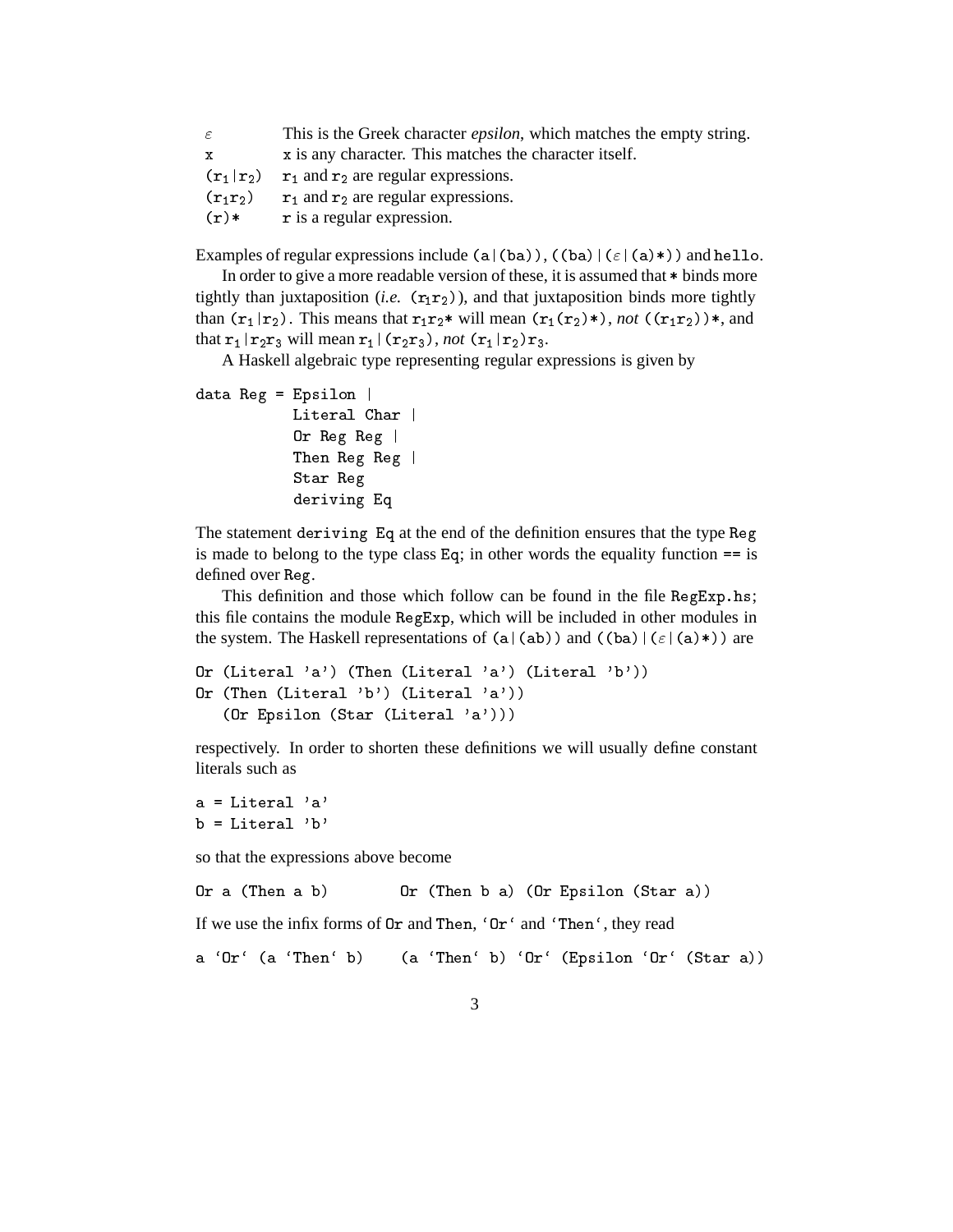Functions over the type of regular expressions are defined by recursion over the structure of the expression. Examples include

```
literals :: \text{Reg} \rightarrow [\text{Char}]= \Box————————————————————
literals (Literal ch) = [ch]literals (0r r1 r2) = literals r1 ++ literals r2literals (Then r1 r2) = literals r1 + 1iterals r2litervals (Star r) = litervals r
```
which prints a list of the literals appearing in a regular expression, and

```
-
    *+ ,"-
<u> 1212 - John Stein, Amerikaansk filosoof (* 1212)</u>
-
  !   ,-
-
  # . /
      1 00 1 00 1 00 1 00 1 00 1 00 1\blacksquare . \blacksquare . \blacksquare . \blacksquare . \blacksquare . \blacksquare . \blacksquare . \blacksquare . \blacksquare . \blacksquare . \blacksquare . \blacksquare . \blacksquare . \blacksquare . \blacksquare . \blacksquare . \blacksquare . \blacksquare . \blacksquare . \blacksquare . \blacksquare . \blacksquare . \blacksquare . \blacksquare . \blacksquare1 00 - 00 - 00 - 00 - 00 - 00 - 00 - 00 - 00 - 00 - 00 - 00 - 00 - 00 - 00 - 00 - 00 - 00 - 00 - 00 - 00 - 00 - 00 - 00 - 00 - 00 - 00 - 00 - 00 - 00 - 00 - 
\blacksquare . \blacksquare . \blacksquare . \blacksquare . \blacksquare . \blacksquare . \blacksquare . \blacksquare . \blacksquare . \blacksquare . \blacksquare . \blacksquare . \blacksquare . \blacksquare . \blacksquare . \blacksquare . \blacksquare . \blacksquare . \blacksquare . \blacksquare . \blacksquare . \blacksquare . \blacksquare . \blacksquare . \blacksquare
```
which gives a printable form of a regular expression. Note that  $\sqrt{2}$  is used to represent epsilon in ASCII. The type Reg can be made to belong to the Show class thus:

```
instance Show Reg where

  -
```
or indeed an instance could be derived automatically (like Eq earlier).

#### **Exercises**

1. Write a more readable form of the expression  $(((a \mid b) \mid c) ((a)* \mid (b)*)) (c \mid d))$ .

2. What is the unabbreviated form of  $((x?)*(y?)*)+?$ 

## **3 Matching regular expressions**

Regular expressions are patterns. We should ask which strings match each regular expression.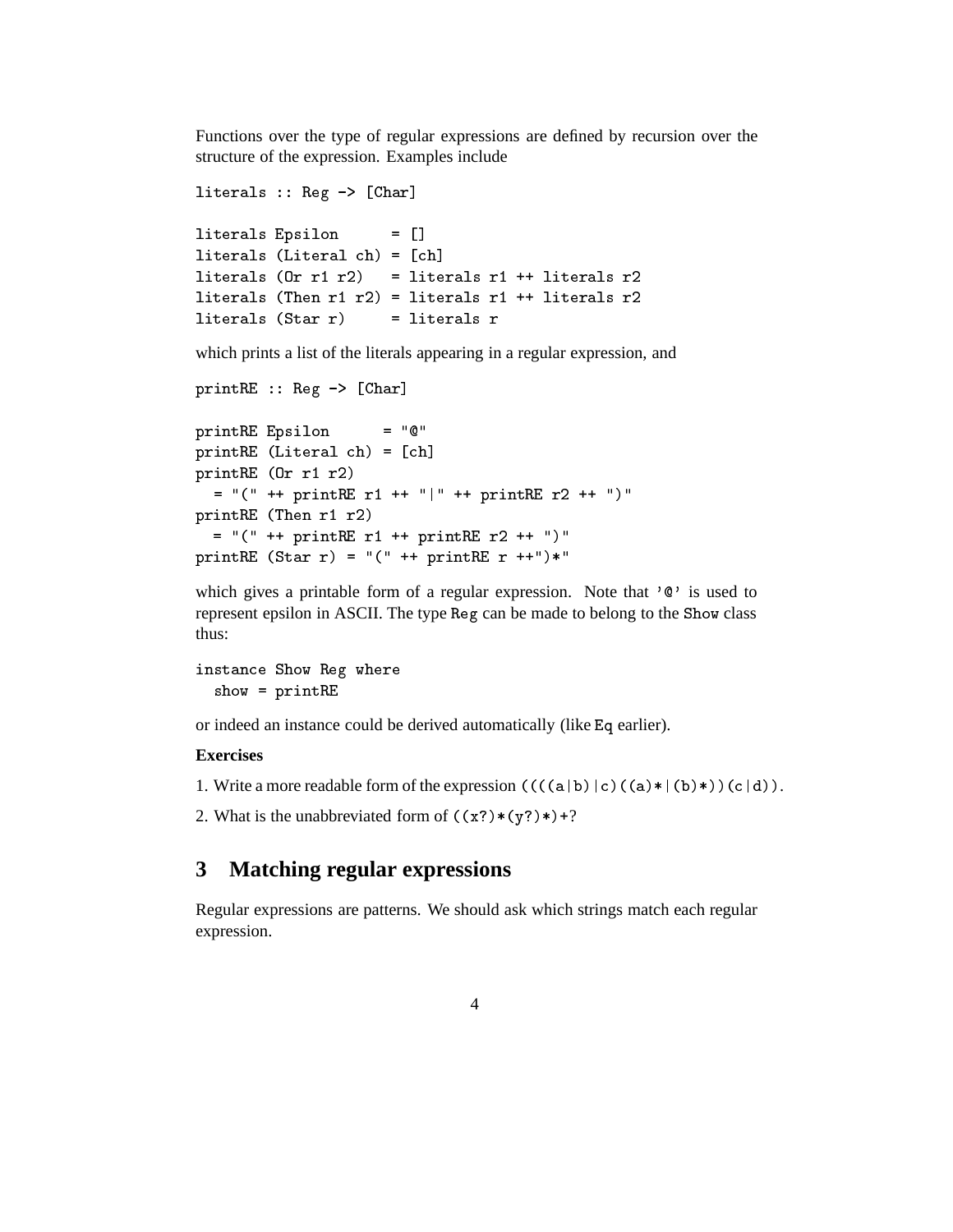- $\varepsilon$  The empty string matches epsilon.
- $x$  The character  $x$  matches the pattern  $x$ , for any character  $x$ .
- $(\mathbf{r}_1 | \mathbf{r}_2)$  The string st will match  $(\mathbf{r}_1 | \mathbf{r}_2)$  if st matches either  $\mathbf{r}_1$  or  $\mathbf{r}_2$  (or both).
- $(r_1r_2)$  The string st will match  $(r_1r_2)$  if st can be split into two substrings  $st_1$  and  $st_2$ ,  $st = st_1 + st_2$ , so that  $st_1$  matches  $r_1$  and  $st_2$  matches  $r_2$ .
- $(r)$  The string st will match  $(r)$  if st can be split into zero or more substrings,  $st = st_1 + ts_2 + t \dots + ts_n$ , each of which matches r. The zero case implies that the empty string will match  $(r)$  \* for *any* regular expression  $r$ .

This can be implemented in Haskell, in the module Matches. The first three cases are a simple transliteration of the definitions above.

```
matches :: Reg \rightarrow String \rightarrow Bool= (st == ^{\frac{1}{11}})
 -

     11
matches (Literal ch) st = (st == [ch])matches (0r r1 r2) st= matches r1 st || matches r2 st
```
In the case of juxtaposition, we need an auxiliary function which gives the list containing all the possible ways of splitting up a list.

```
-
  ,- *+ , ,-7,- -
```
- , -8 9\* ,:  - -

For example, splits [2,3] is [([],[2,3]),([2],[3]),([2,3],[])]. A string will match (Then  $r1$   $r2$ ) if at least one of the splits gives strings which match  $r1$  and  $r2$ .

```
 $ . / 
    , which is a set of the set of the set of the set of the set of the set of the set of the set of the set of the set of the set of the set of the set of the set of the set of the set of the set of the set of the set of the
```
The final case is that of Star. We can explain  $a*$  as either  $\varepsilon$  or as a followed by  $a^*$ . We can use this to implement the check for the match, but it is problematic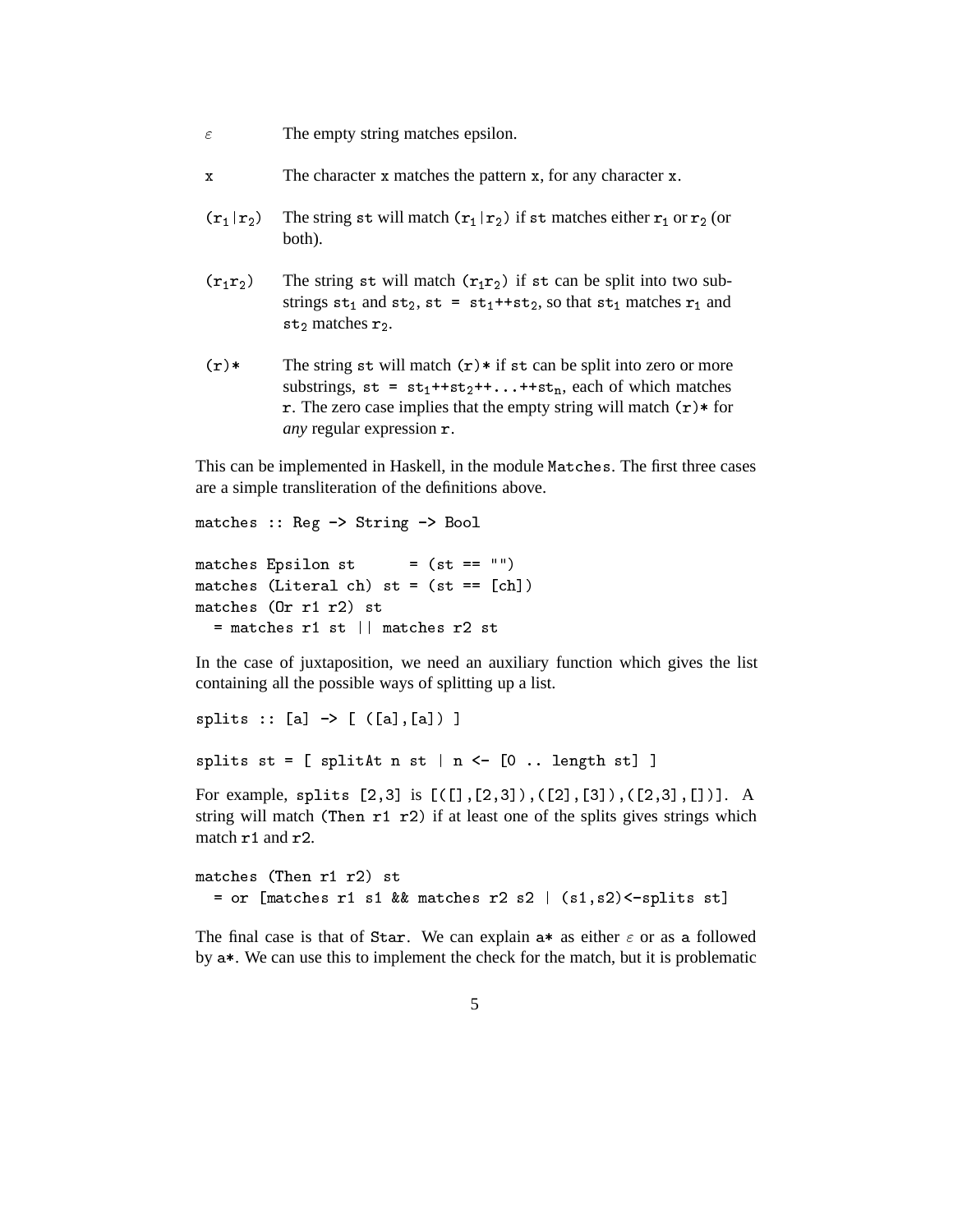when a can be matched by  $\varepsilon$ . When this happens, the match is tested recursively on the same string, giving an infinite loop. This is avoided by disallowing an epsilon match on  $a$  – the first match on  $a$  has to be non-trivial.

```
matches (Star r) st
 %  
   -

    or \lceil matches r s1 && matches (Star r) s2 \lceil.7/ 9* 
 %-
  -
```
frontSplits is defined like splits but so as to exclude the split ([],st).

#### **Exercises**

3. Argue that the string  $\varepsilon$  matches  $(a \mid (bc)*)*$  and that the string abba matches  $a((b|a)*(ba)*).$ 

4. Why does the string bab not match  $a((b|a)*(ba))$ ?

5. Give informal descriptions of the sets of strings matching the following regular expressions.

 $(a|b) * a(a|b) * a(a|b)$   $(a|b) * a(a|b) (a|b)$   $\varepsilon |a| b| ba| b? (ab) + a?$ 

6. Give regular expressions describing the following sets of strings

- All strings of as and bs containing at most two as.
- All strings of as and bs containing exactly two as.
- All strings of as and bs of length at most three.
- All strings of as and bs which contain no repeated adjacent characters, that is no substring of the form aa or bb.

#### **4 Sets**

A set is a collection of elements of a particular type, which is both like and unlike a list. Lists are familiar from Haskell, and examples include

 $[Joe, Sue, Ben]$   $[Ben, Sue, Joe]$ [Joe, Sue, Sue, Ben] [Joe, Sue, Ben, Sue]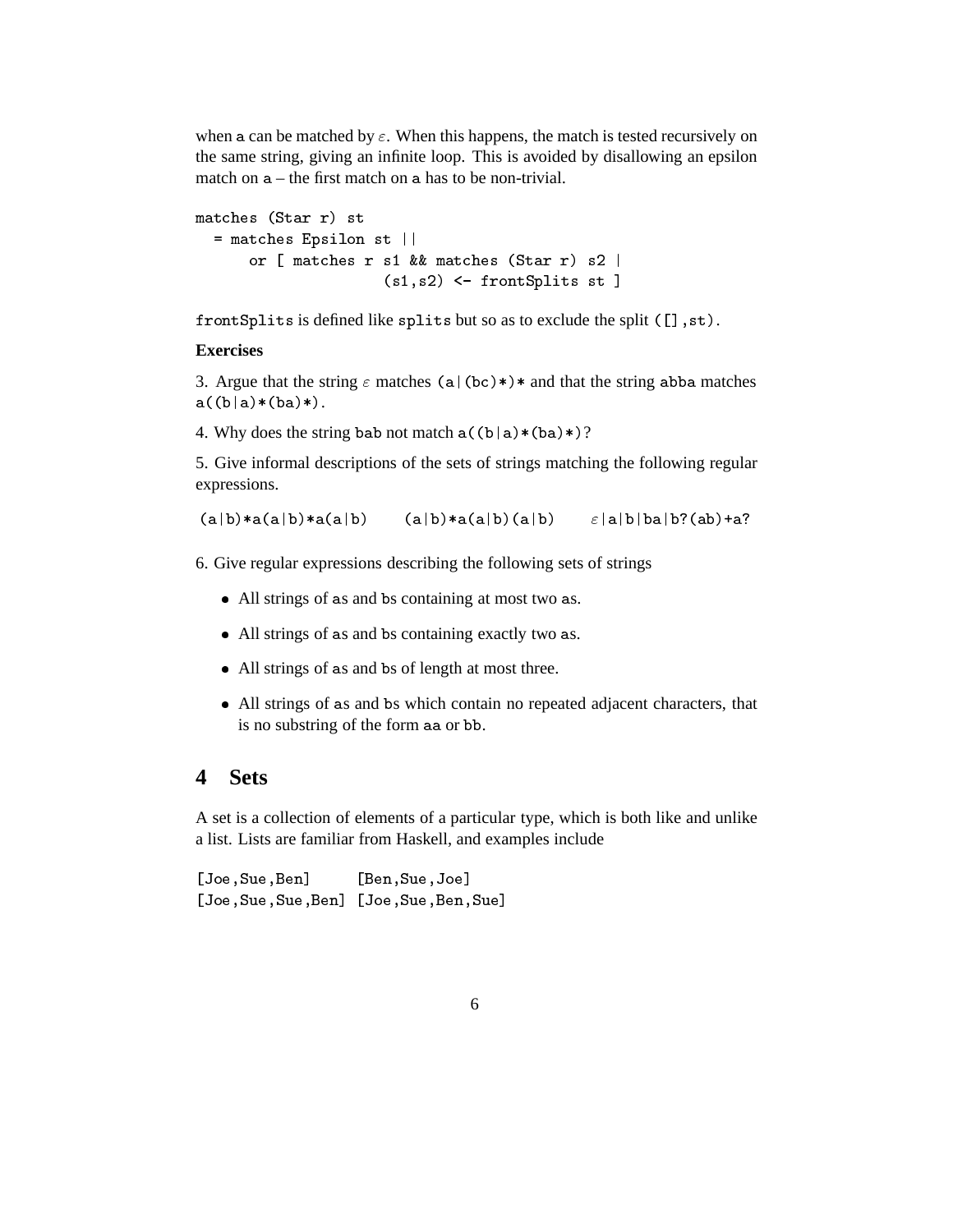```
module Sets (Set,
  empty
                    , - Set a
  sing , - a - Set a
  memSet \qquad, -- Ord a => Set a -> a -> Bool
  union, inter, diff , - 0rd a => Set a -> Set a -> Set a
  eqSet \longrightarrow, - Eq a \implies Set a \longrightarrow Set a \longrightarrow Bool
  subSet , -- Ord a => Set a -> Set a -> Bool
                    , -- Ord a => [a] -> Set a
  makeSet
                    , -- Ord b => (a -> b) -> Set a -> Set b
  mapSet
                    , - - (a -> Bool) -> Set a -> Set a
  filterSet
                    , -- (a \rightarrow a \rightarrow a) -> a -> Set a -> a
  foldSet
  showSet
                    , - Show a => Set a -> String
  card, -- Set a -> Int
   7 ** %  *+ ,-
  setlimit - Eq a => (Set a -> Set a) -> Set a -> Set a
  ) where
```
- ! 

Figure 1: The functions in the set abstract data type

Each of these lists is different – not only do the elements of a list matter, but also the *order* in which they occur, and their *multiplicity* (the number of times each element occurs).

In many situations, order and multiplicity are irrelevant. If we want to talk about the collection of people coming to our birthday party, we just want the names – we cannot invite someone more than once, so multiplicity is not important; the order we might list them in is also of no interest. In other words, all we want to know is the *set* of people coming. In the example above, this is the set containing Joe. Sue and Ben.

Sets can be implemented in a number of ways in Haskell, and the precise form is not important for the user. It is sensible to declare the type as an abstract data type, so that its implementation is hidden from the user. This is done by failing to export the constructor of the type which implements sets. Details of this mechanism are given in Chapter 16 of [Thompson], which also discusses the particular implementation given here in rather more detail. The definition is given in the module Sets which is defined in the file Sets. hs. The heading of the module is illustrated in Figure 1.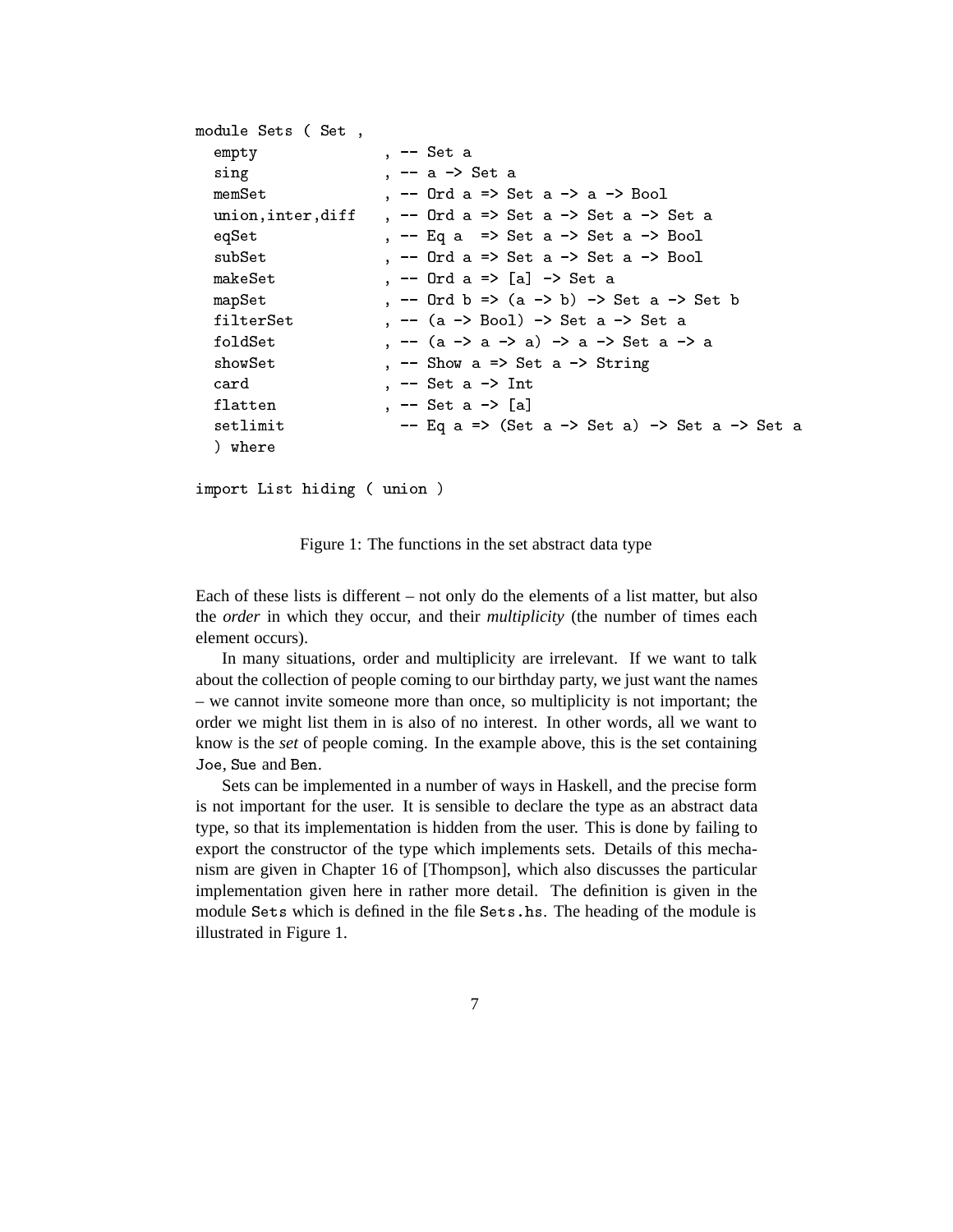The implementation we have given represents a set as an *ordered list of elements without repetitions*, wrapped up by the constructor Set1. For instance, the set of birthday party attendees will be given by

```
SetI [Ben, Joe, Sue]
```
The implementation of the type  $Set$  is hidden because the  $SetI$  constructor for this type is not exported from the module.

Since the lists are ordered we expect to have an ordering over the type of set elements; it is this requirement that gives rise to the constraint  $0$ rd a in many of the set-manipulating functions. The individual functions are described and implemented as follows.

The empty set is the empty list

-4 %> ,-

and sing a is the singleton set, consisting of the single element a

 $sing x = SetI [x]$ 

Figure 2 defines the functions union, inter, diff which give the union, intersection and difference of two sets. The union consists of the elements occurring in either set (or both), the intersection of those elements in both sets and the difference of those elements in the first but not the second set. (Note also that union here is a redefinition of the function with the same name from the Prelude. hs.)

These definitions each follow the same pattern: a function like uni implements the operation over lists, and the top-level union function lifts this to operate over the lists 'wrapped' by the constructor SetI.

The operation memset  $xs$  x tests whether x is a member of the set  $xs$ . Note that this is an optimisation of the function elembole lists; since the list is ordered, we need look no further once we have found an element greater than the one we seek.

```
memSet :: Ord a => Set a \rightarrow a \rightarrow Bool
memSet (SetI []) y = FalsememSet (SetI (x:xs)) y
  \vert x \prec y \vert = memSet (SetI xs) y
  \vert x == y \vert= True\vert otherwise = False
```
subSet xs ys tests whether xs is a subset of ys; that is whether every element of xs is an element of ys.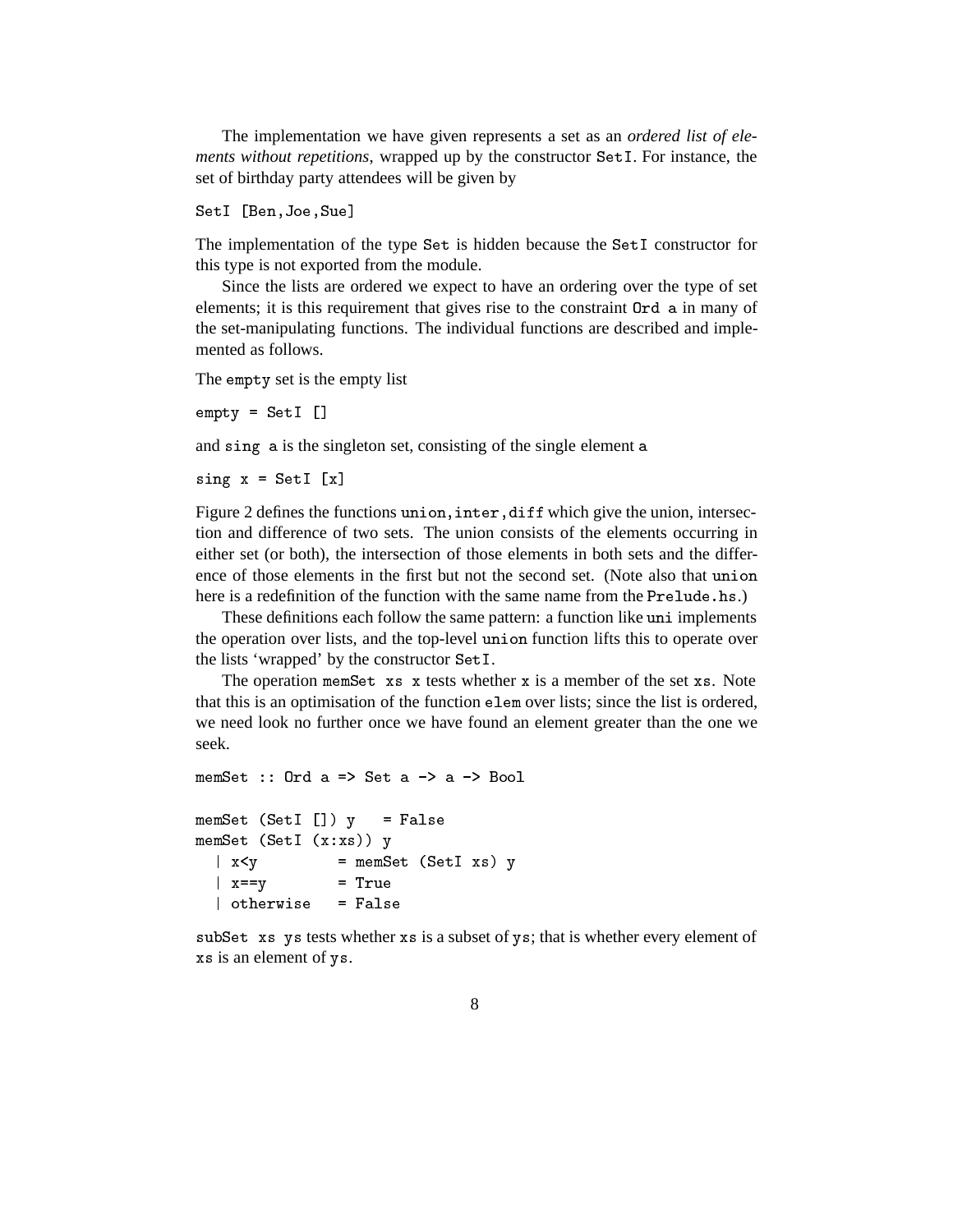```
union :: Ord a => Set a \rightarrow Set a \rightarrow Set a
union (SetI xs) (SetI ys) = SetI (uni xs ys)
uni :: Ord a => [a] -> [a] -> [a]
uni [] ys = ys
uni xs [] = xsuni(x:xs) (y:ys)|x \leq y = x : uni xs (y:ys)
  \vert x == y \vert = x : uni xs ys
  | otherwise = y : uni (x:xs) ysinter :: Ord a => Set a \rightarrow Set a \rightarrow Set a
inter (SetI xs) (SetI ys) = SetI (int xs ys)
int :: 0rd a => [a] \rightarrow [a] \rightarrow [a]int [ ys = []int xs \nightharpoondown= \Boxint (x:xs) (y:ys)\int x \langle y \rangle = \int \int x \langle y \rangle\vert x == y \vert = x : int xs ys
  \int otherwise = int (x:xs) ys
diff :: Ord a => Set a \rightarrow Set a \rightarrow Set a
diff (SetI xs) (SetI ys) = SetI (dif xs ys)
dif :: Ord a => [a] -> [a] -> [a]
dif [] ys = []dif xs []= x sdif (x:xs) (y:ys)|x < y = x : dif xs (y:ys)
  \vert x == y \vert = dif xs ys
  \int otherwise = dif (x:xs) ys
```
Figure 2: Set operations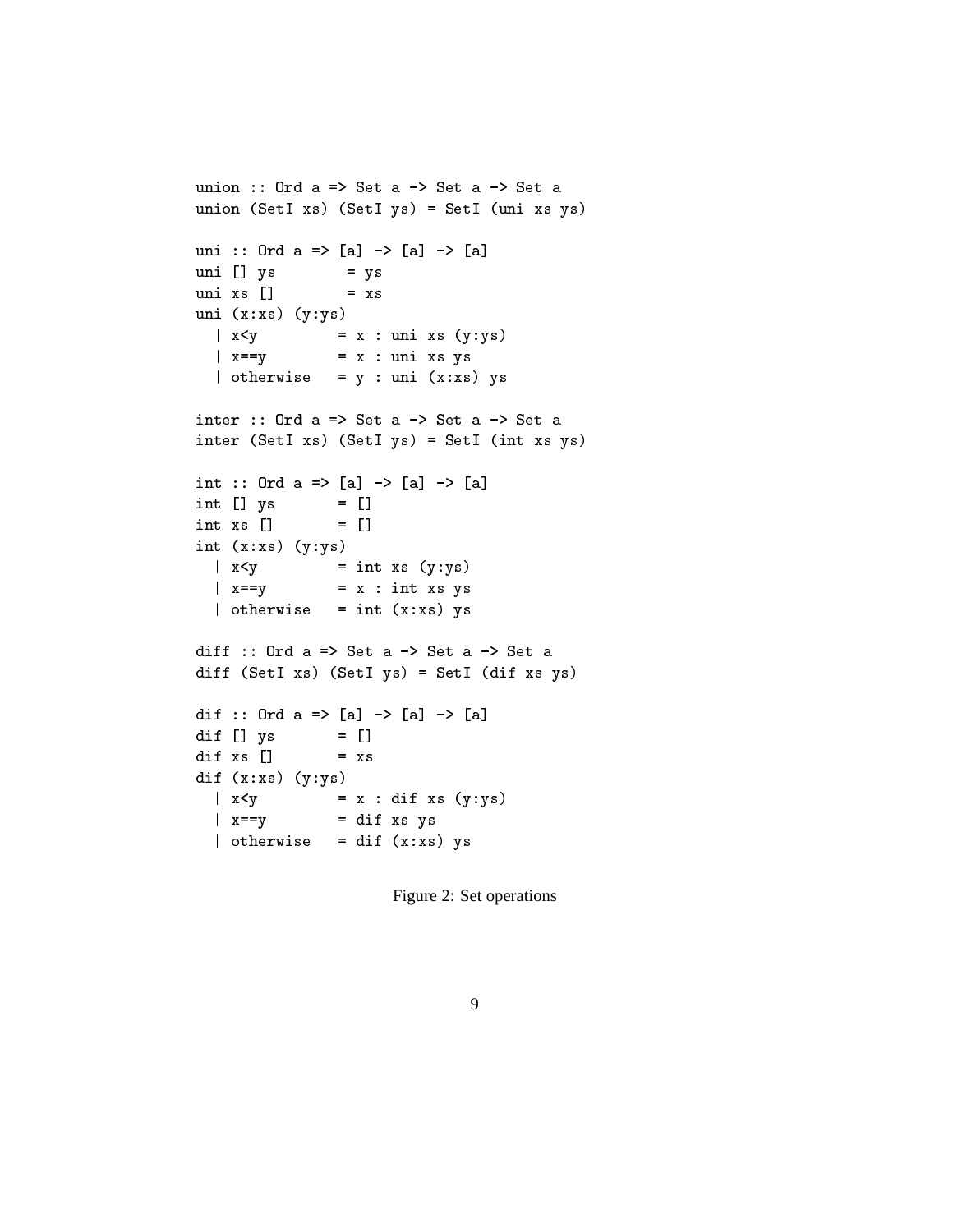```
subSet :: Ord a \Rightarrow Set a \rightarrow Set a \Rightarrow BoolsubSet (SetI xs) (SetI ys) = subS xs ys
subs :: Ord a => [a] \rightarrow [a] \rightarrow Bool
subS \Box vs= TruesubS xs [] = FalsesubS (x:xs) (y:ys)\vert x \leq y = False
  \vert x == y \vert = subS xs ys
  |x > y = subS (x : xs) ys
```
 $eqSet$  x y tests whether two sets are equal.

eqSet (SetI xs) (SetI ys) =  $(xs == ys)$ 

and an instance declaration for Eq over Set makes eqSet into == over Set.

The functions mapSet, filterSet and foldSet behave like map, filter and foldr except that they operate over sets. separate is a synonym for  $\mathtt{filterSet}.$ 

```
\blacksquare . The set of the set of the set of the set of the set of the set of the set of the set of the set of the set of the set of the set of the set of the set of the set of the set of the set of the set of the set of the
-
%  %>   
% -

filterSet :: (a \rightarrow Bool) \rightarrow Set a \rightarrow Set a\blacksquare . The set of the set of the set of the set of the set of the set of the set of the set of the set of the set of the set of the set of the set of the set of the set of the set of the set of the set of the set of the
foldSet :: (a \rightarrow a \rightarrow a) \rightarrow a \rightarrow Set a \rightarrow afoldSet f(x) (SetI xs) = (foldr f(x) xs)
The operation make Set turns a list into a set

%  #  + ,- *+ % 

%  %>  @	-

                 where
                                              = \Box@	-
 ,-  ,-
                  @	-
 ,-  ,-
```
. – 19 4 - 19 4 - 19 4 - 19 4 - 19 4 - 19 4 - 19 4 - 19 4 - 19 4 - 19 4 - 19 4 - 19 4 - 19 4 - 19 4 - 19 4 - 1  @ - 4

@ - 4

show Set f gives a printable version of a set, one item per line, using the function to give a printable version of each element.

showSet :: Show  $a \Rightarrow$  Set  $a \Rightarrow$  String % %> - 001A 1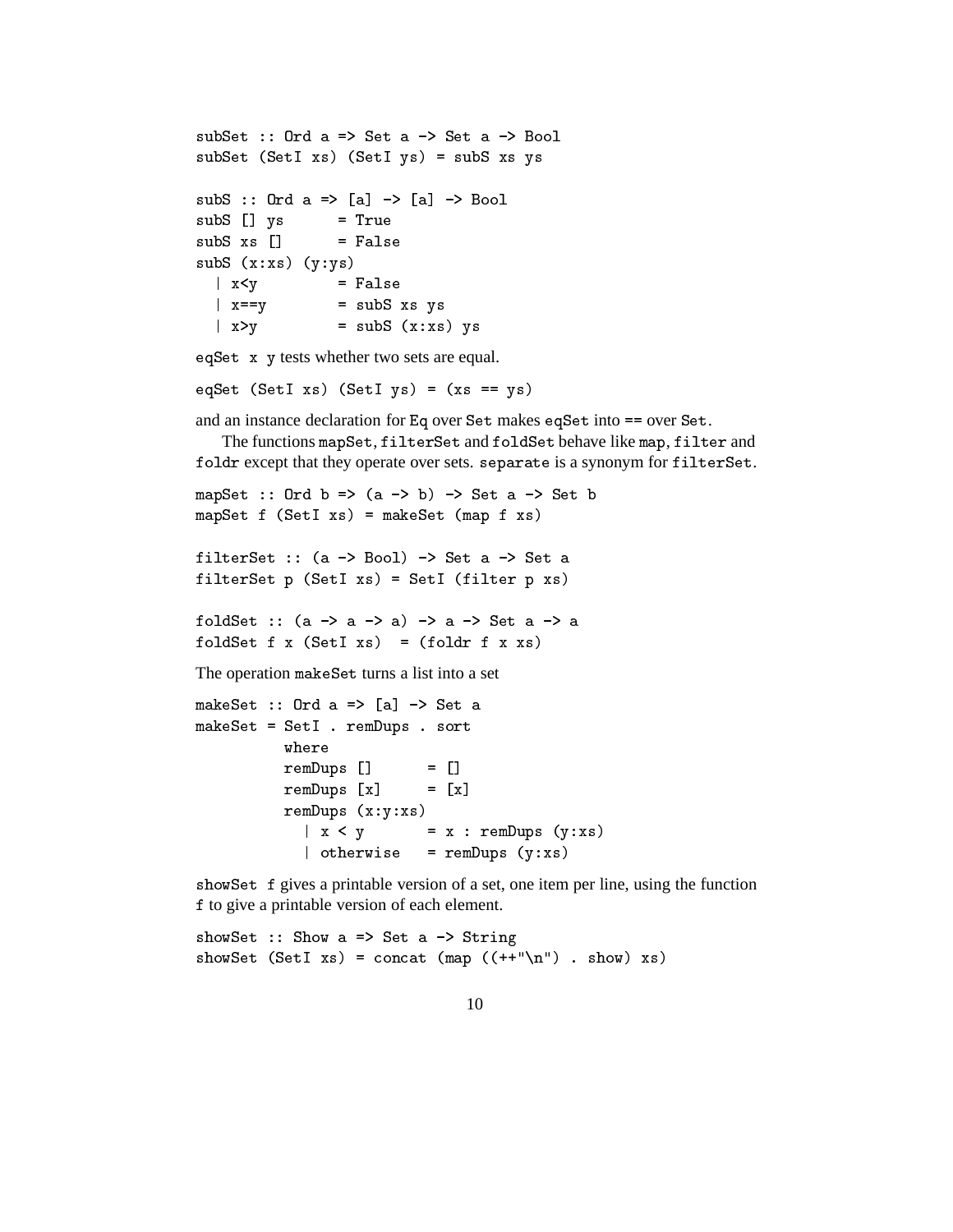card gives the number of elements in a set,

 $card (SetI xs) = length xs$ 

flatten turns a set into an ordered list of the elements of the set

flatten :: Set a -> [a]  % \*+ , flatten (SetI  $xs$ ) =  $xs$ 

Obviously this breaks the abstraction barrier, but it is necessary in some situations to do this.

The function setlimit  $f \times g$  ives the 'limit' of the sequence

 $x$ ,  $f(x)$ ,  $f(f(x))$ ,  $f(f(f(x))$ , ...

that is the first element in the sequence whose successor is equal, as a set, to the element itself. In other words, keep applying f until a fixed point or limit is reached.

```
setlimit :: Eq a => (Set a -> Set a) -> Set a -> Set a
setlimit f s
 l s==next
            = s
     
 | otherwise = setlimit f next
   next = f s
```
#### **Exercises**

7. Define the function power Set :: ...  $\Rightarrow$  Set a  $\rightarrow$  Set (Set a) which returns the set of all subsets of a set. What context information is required on the type a?

8. How would you define the functions

 $setUnion :: ... => Set (Set a) -> Set a$ >  + % % \*+ %

which return the union and intersection of a set of sets? What contexts are required on the types?

9. Can infinite sets (of numbers, for instance) be adequately represented by ordered lists? Can you tell if two infinite lists are equal, for instance?

10. The abstract data type Set a can be represented in a number of different ways. Alternatives include: arbitrary lists (rather than ordered lists without repetitions), and boolean valued functions, that is elements of the type  $a \rightarrow$  Bool. Give implementations of the type using these two representations.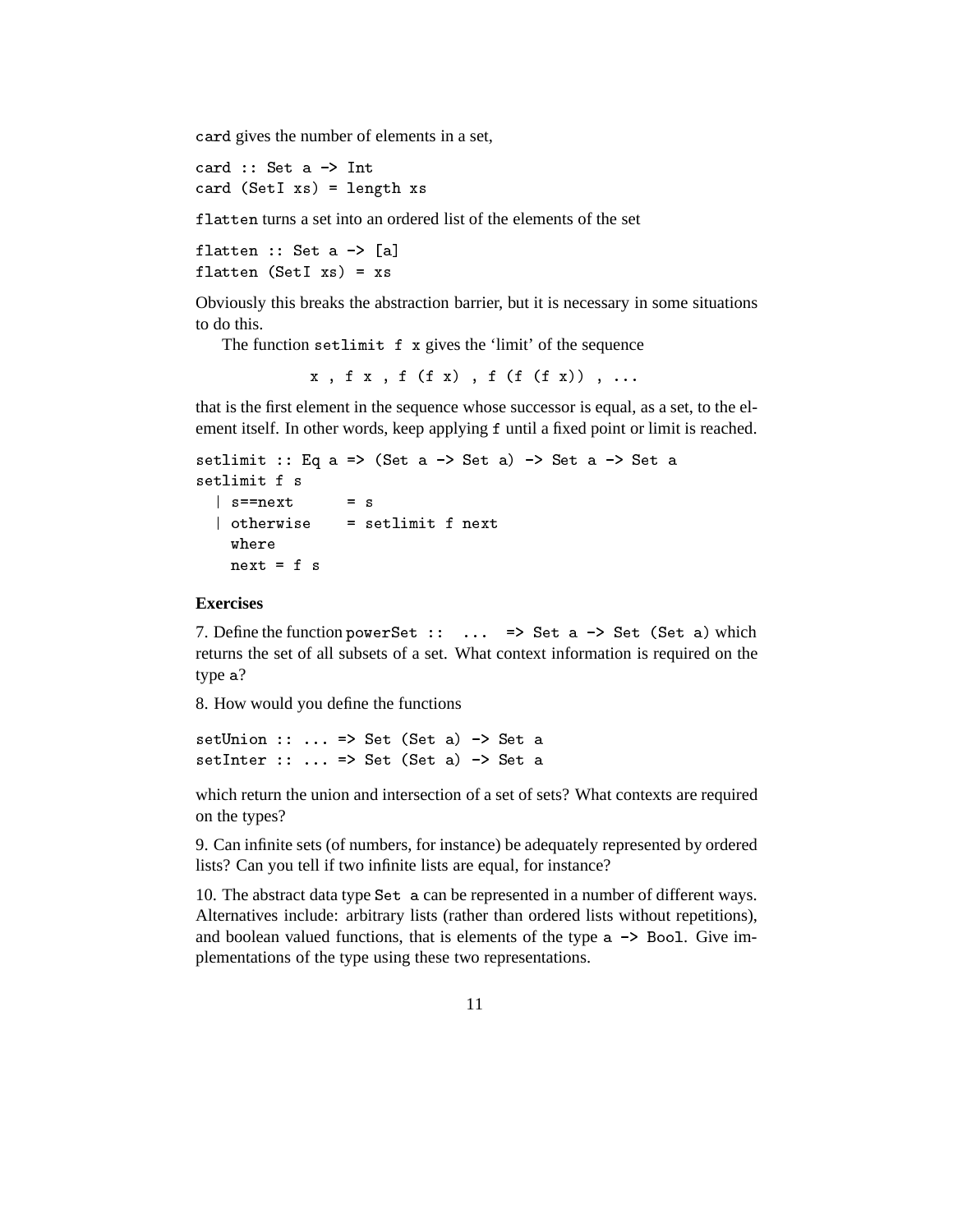#### **5 Non-deterministic Finite Automata**

A Non-deterministic Finite Automaton or NFA is a simple machine which can be used to recognise regular expressions. It consists of four components

- $\bullet$  A finite set of states, S.
- A finite set of moves.
- A start state (in  $S$ ).
- $\bullet$  A set of terminal or final states (a subset of S).

In the Haskell module NfaTypes this is written

```
data Nfa a = NFA (Set a)
                  (Set (Move a))
                  a.
                  (Set a)deriving (Eq, Show)
```
This has been represented by an algebraic type rather than a 4-tuple simply for readability. The type of states can be different in different applications, and indeed in the following we use both numbers and sets of numbers as states.

A move is between two states, and is either given by a character, or an  $\varepsilon$ .

```
data Move a = Move a Char a \midEmove a a
               deriving (Eq, Ord, Show)
```
The first example of an NFA, called M, follows.



The states are  $0, 1, 2, 3$ , with the start state 0 indicated by an incoming arrow, and the final states indicated by shaded circles. In this case there is a single final state, 3. The moves are indicated by the arrows, marked with characters a and b in this case. From state 0 there are two possible moves on symbol a, to 1 and to remain at 0. This is one source of the non-determinism in the machine.

The Haskell representation of the machine is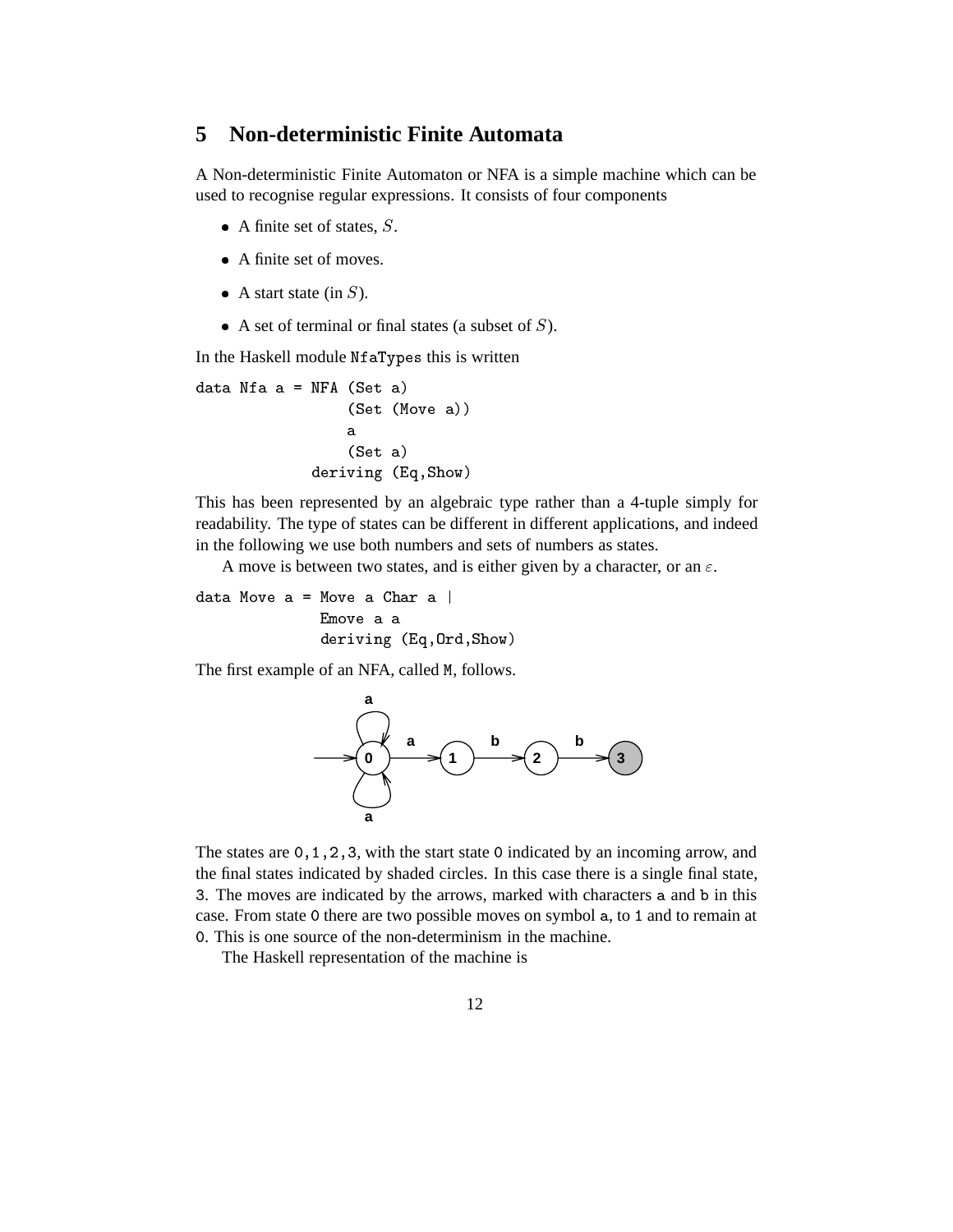```
NFA

% ,:  ;-

% , 5
& : (( : 7
        Move 0 'a' 1,
        Move 0 'b' 0,
        Move 1 'b' 2,
        Move 2 'b' 3 ])
:
(sing 3)
```
A second example, called N, is illustrated below.



The Haskell representation of this machine is

```

% ,:  D-
\sim 5 \sim 5 \sim 5 \sim 5 \sim 5 \sim 5 \sim 5 \sim 5 \sim 5 \sim 5 \sim 5 \sim 5 \sim 5 \sim 5 \sim 5 \sim 5 \sim 5 \sim 5 \sim 5 \sim 5 \sim 5 \sim 5 \sim 5 \sim 5 \sim 5 \sim 5 \sim 5 \sim 5 \sim 5 \sim 5 \sim 5 \simMove 1 'b' 2,
                          Move 0 'a' 3,
                          Move 3'b' 4,
                          Emove 3\,4,
                          Move 4 'b' 5 ])
0
```
 $\sim$  ,  $\sim$  ,  $\sim$  ,  $\sim$  ,  $\sim$  ,  $\sim$  ,  $\sim$  ,  $\sim$  ,  $\sim$  ,  $\sim$  ,  $\sim$  ,  $\sim$  ,  $\sim$  ,  $\sim$  ,  $\sim$  ,  $\sim$  ,  $\sim$  ,  $\sim$  ,  $\sim$  ,  $\sim$  ,  $\sim$  ,  $\sim$  ,  $\sim$  ,  $\sim$  ,  $\sim$  ,  $\sim$  ,  $\sim$  ,  $\sim$  ,  $\sim$  ,  $\sim$  ,  $\sim$  ,  $\sim$ 

This machine contains two kinds of non-determinism. The first is at state 0, from which it is possible to move to either  $1$  or  $3$  on reading  $a$ . The second occurs at state 3: it is possible to move 'invisibly' from state 3 to state 4 on the epsilon move, Emove  $3$  4.

The Haskell code for these machines together with a function print nf a to print an nfa whose states are numbered can be found in the module NfaMisc.

How do these machines recognise strings? A move can be made from one state s to another  $t$  either if the machine contains Emove  $s$   $t$  or if the next symbol to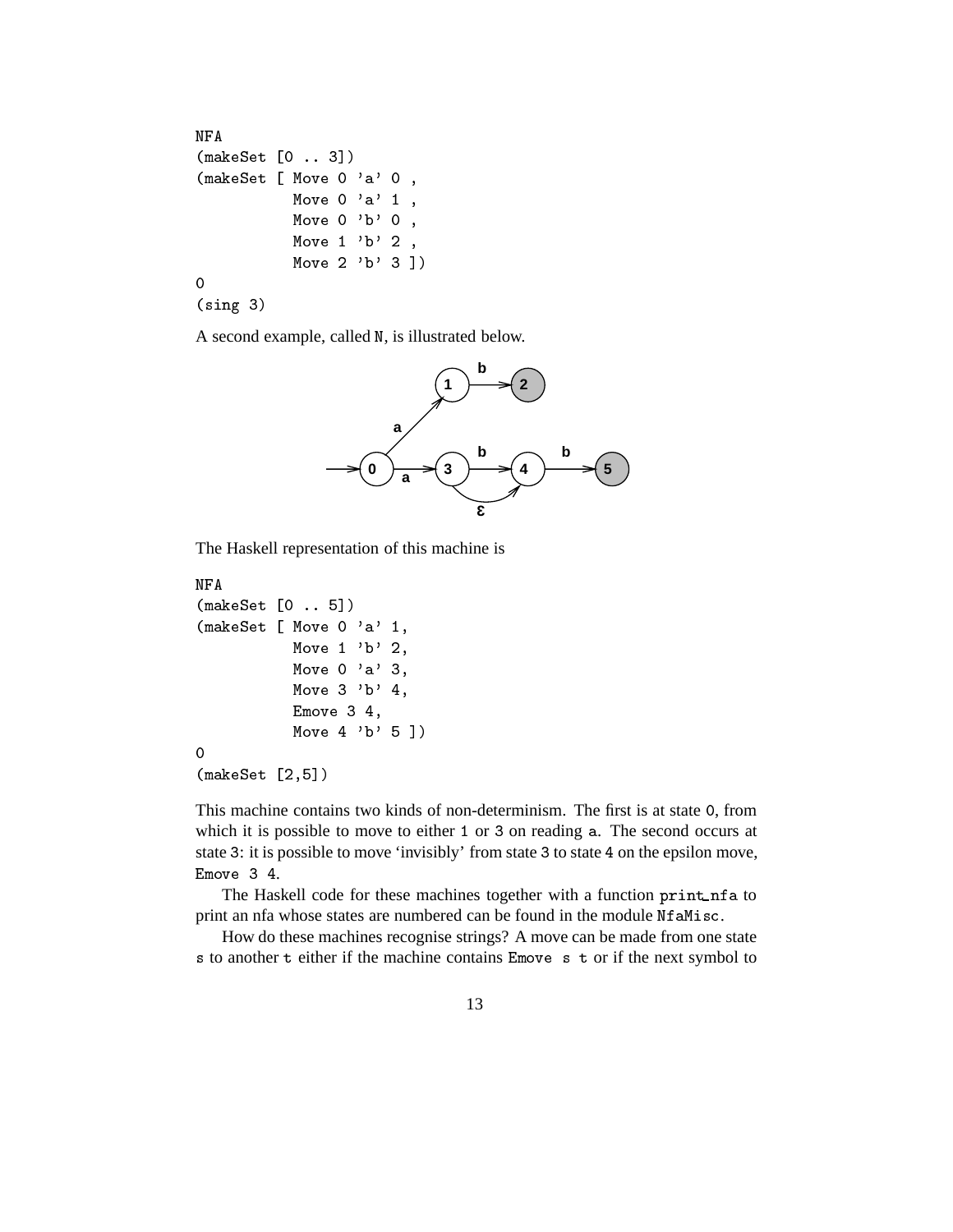be read is, say, a and the machine contains a move Move  $s$  a  $t$ . A string will be *accepted* by a machine if there is a sequence of moves through states of the machine starting at the start state and terminating at one of the terminal states – this is called an *accepting path*. For instance, the path

$$
0 \xrightarrow{\mathbf{a}} 1 \xrightarrow{\mathbf{b}} 2 \xrightarrow{\mathbf{b}} 3
$$

is an accepting path through M for the string abb. This means that the machine M accepts this string. Note that other paths through the machine are possible for this string, an example being

$$
0 \xrightarrow{a} 0 \xrightarrow{b} 0 \xrightarrow{b} 0
$$

All that is needed for the machine to accept is *one* accepting path; it does not affect acceptance if there are other non-accepting (or indeed accepting) paths. More than one accepting path can exist. Machine N accepts the string ab by both

$$
0 \stackrel{a}{\longrightarrow} 1 \stackrel{b}{\longrightarrow} 2
$$

and

$$
0 \xrightarrow{\ \ a \ \ } 3 \xrightarrow{\ \ \epsilon \ \ } 4 \xrightarrow{\ b \ \ } 5
$$

A machine will *reject* a string only when there is no accepting path. Machine N rejects the string a, since the two paths through the machine labelled by a fail to terminate in a final state:

$$
0\stackrel{\mathbf{a}}{\longrightarrow} 1 \qquad 0\stackrel{\mathbf{a}}{\longrightarrow} 3
$$

Machine N rejects the string aa since there is *no* path through the machine labelled by aa: after reading a the machine can be in state  $1, 3$  or  $4$ , from none of these can an a move be made.

#### **6 Simulating an NFA**

As was explained in the last section, a string  $st$  is accepted by a machine  $M$  when there is at least one accepting path labelled by st through M, and is rejected by M when no such path exists.

The key to implementation is to explore simultaneously *all* possible paths through the machine labelled by a particular string. Take as an informal example the string ab and the machine N. After reading no input, the machine can only be in state 0. On reading an a there are moves to states 1 and 3; however this is not the whole story. From state 3 it is possible to make an  $\varepsilon$ -move to state 4, so after reading a the machine can be in any of the states  $\{1,3,4\}.$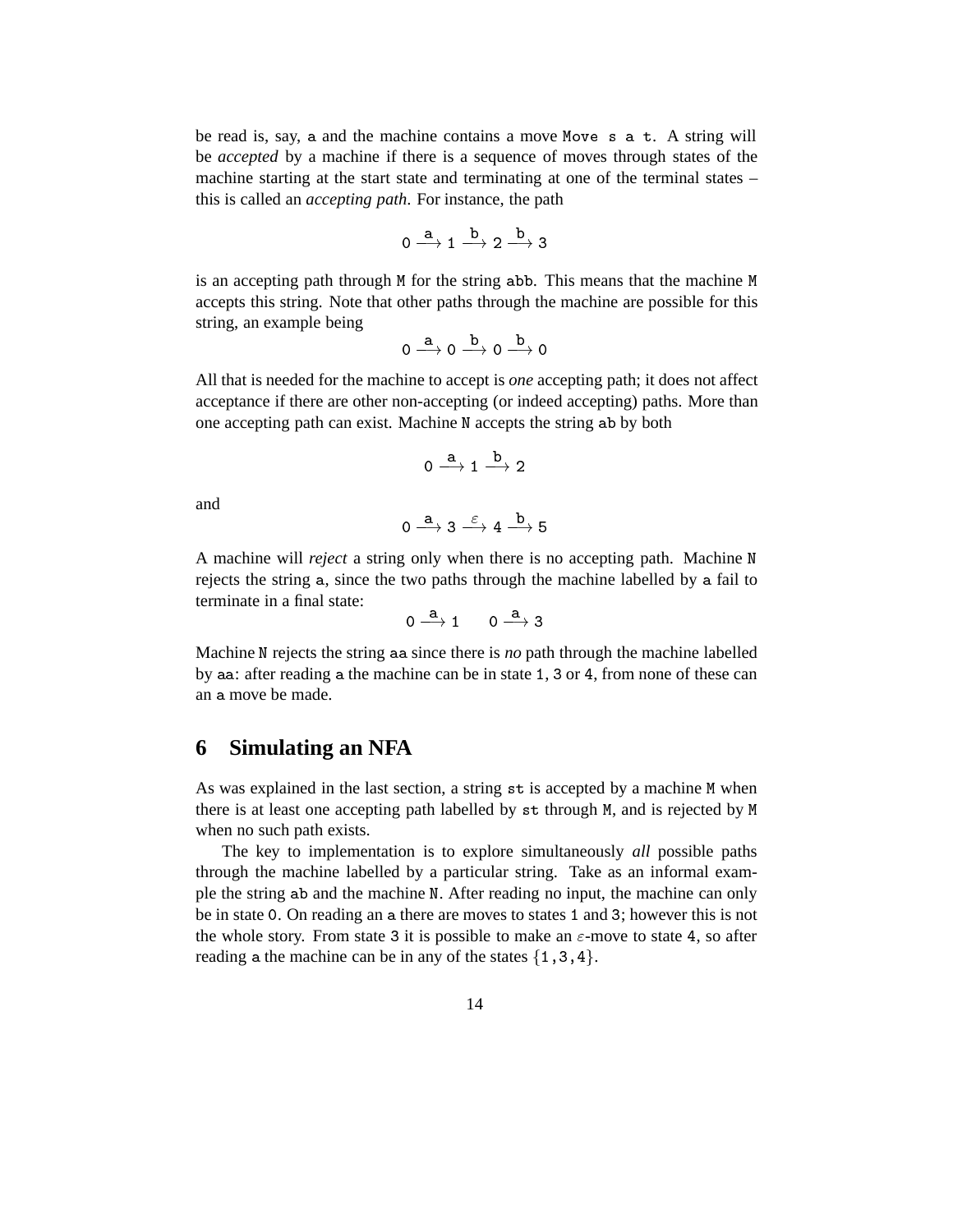On reading a b, we have to look for all the possible b moves from each of the states  $\{1,3,4\}$ . From 1 we can move to 2, from 3 to 4 and from 4 to 5 – no  $\varepsilon$ -moves are possible from the states  $\{2, 4, 5\}$ , and so the states accessible after reading the string ab are  $\{2, 4, 5\}$ . Is this string to be accepted by N? We accept it exactly if the set contains a final state  $-$  it contains both 2 and 5, so it is accepted. Note that the states accessible after reading a are  $\{1,3,4\}$ ; this set contains no final state, and so the machine N *rejects* the string a.

There is a general pattern to this process, which consists of a repetition of

- Take a set of states, such as  $\{1,3,4\}$ , and find the set of states accessible by a move on a particular symbol, e.g. b. In this case it is the set  $\{2, 4, 5\}$ . This is called onemove in the module NfaLib.
- Take a set of states, like  $\{1,3\}$ , and find the set of states accessible from the states by *zero* or more  $\varepsilon$ -moves. In this example, it is the set  $\{1,3,4\}$ . This is the  $\varepsilon$ -closure of the original set, and is called closure in NfaLib.

The functions onemove and closure are composed in the function onetrans, and this function is iterated along the string by the trans function of the module ImplementNfa.

#### **Implementation in Haskell**

We discuss the development of the function

trans :: Ord  $a \Rightarrow$  Nfa  $a \Rightarrow$  String  $\Rightarrow$  Set a

top-down. Iteration along a string is given by

```
foldl :: (Set a \rightarrow Char \rightarrow Set a)
                   \rightarrow Set a \rightarrow String \rightarrow Set a
foldl f r \Box= r
   ,-  
foldl f r (c:cs) = foldl f (f r c) cs
```
The first argument,  $f$ , is the step function, taking a set and a character to the states accessible from the set on the character. The second argument,  $\bf{r}$ , is the starting state, and the final argument is the string along which to iterate.

How does the function operate? If given an empty string, the start state is the result. If given a string  $(c:cs)$ , the function is called again, with the tail of the string, cs, and with a new starting state,  $(f \ r \ c)$ , which is the result of applying the step function to the starting set of states and the first character of the string. Now to develop trans.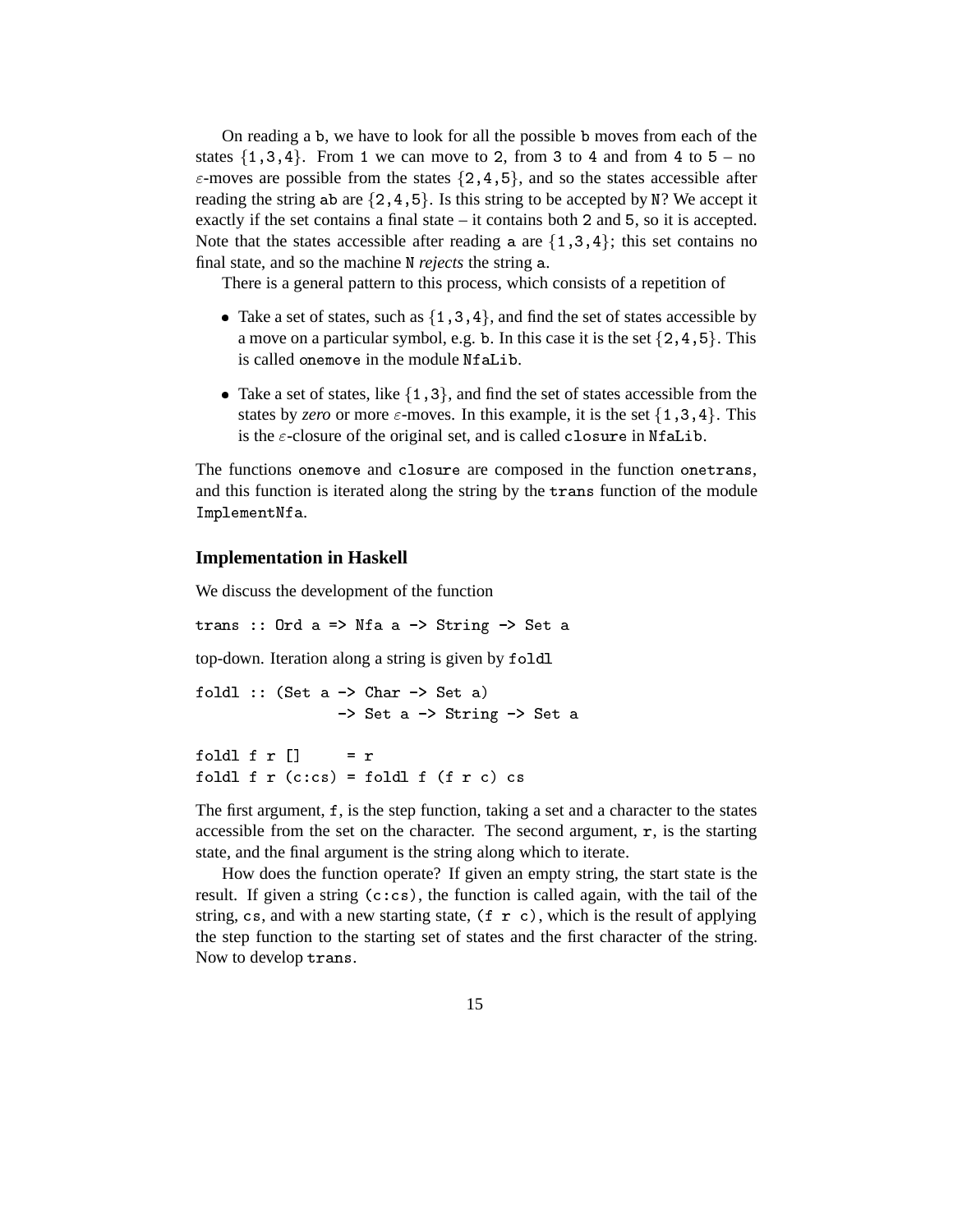```
trans mach str

 -
  
    where
    -
    
     
    startset = closure mach (sing (startstate mach))
```
step is derived from onetrans simply by suppling its machine argument mach, similarly startset is derived from the machine mach, using the functions closure and startstate. All these functions are defined in the NfaLib module. We discuss their definitions now.

```
onetrans :: Ord a => Nfa a -> Char -> Set a -> Set a
onetrans mach c \times = closure mach (onemove mach c \times x)
Next, we examine onemove,
onemove :: Ord a => Nfa a -> Char -> Set a -> Set a

 
& C8  
&    
   \blacksquare , and the set of the set of the set of the set of the set of the set of the set of the set of the set of the set of the set of the set of the set of the set of the set of the set of the set of the set of the set of
                            Move z d s \leftarrow flatten moves,
                            z==t, c==d]
```
The essential idea here is to run through the elements  $t$  of the set  $x$  and the set of moves, moves looking for all c-moves originating at t. For each of these, the result of the move, s, goes into the resulting set.

The definition uses list comprehensions, so it is necessary first to flatten the sets  $x$  and moves into lists, and then to convert the list comprehension into a set by means of make Set.

```
closure :: Ord a => Nfa a \rightarrow Set a \rightarrow Set a
closure (NFA states moves start term)
 = setlimit add
      	 
  
% 
                   = [ s | x \le flatten stateset,
                           Emove y s \leq flatten moves,
                           y == x ]
```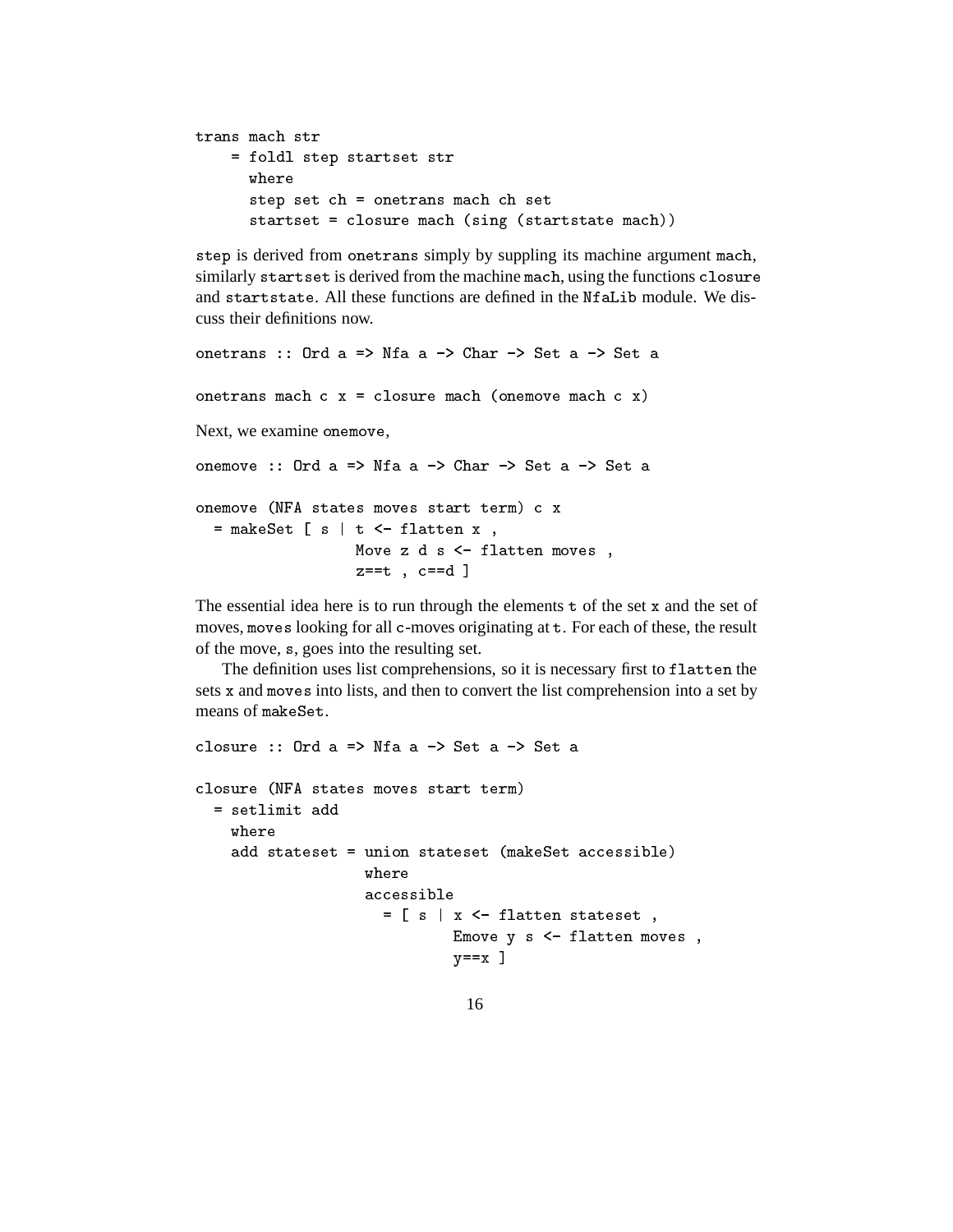The essence of closure is to take the limit of the function which adds to a set of states all those states which are accessible by a single  $\varepsilon$ -move; in the limit we get a set to which no further states can be added by  $\varepsilon$ -transitions. Adding the states got by single  $\varepsilon$ -moves is accomplished by the function add and the auxiliary definition accessible which resembles the construction of onemove.

### **7 Implementing an example**

The machine P is illustrated by



#### **Exercise**

11. Give the Haskell definition of the machine ?.

The  $\varepsilon$ -closure of the set  $\{0\}$  is the set  $\{0,1,2,4\}$ . Looking at the definition of closure above, the first application of the function add to  $\{0\}$  gives the set  $\{0,1\}$ ; applying add to this gives  $\{0, 1, 2, 4\}$ . Applying add to this set gives the same set, hence this is the value of setlimit here. The set of states with which we start the simulation is therefore  $\{0, 1, 2, 4\}$ . Suppose the first input is a; applying one move reveals only one a move, from 2 to 3. Taking the closure of the set  $\{3\}$  gives the set  $\{1, 2, 3, 4, 6, 7\}$ . A b move from here is only from 4 to 5; closing under  $\varepsilon$ -moves gives  $\{1, 2, 4, 5, 6, 7\}$ . An a move from here is possible in two ways: from 2 to 3 and from 7 to 8; closing up  $\{3, 8\}$  gives  $\{1, 2, 3, 4, 6, 7, 8\}$ . Is the string aba therefore accepted by P? Yes, because 8 is a member of  $\{1, 2, 3, 4, 6, 7, 8\}$ . This sequence can be illustrated thus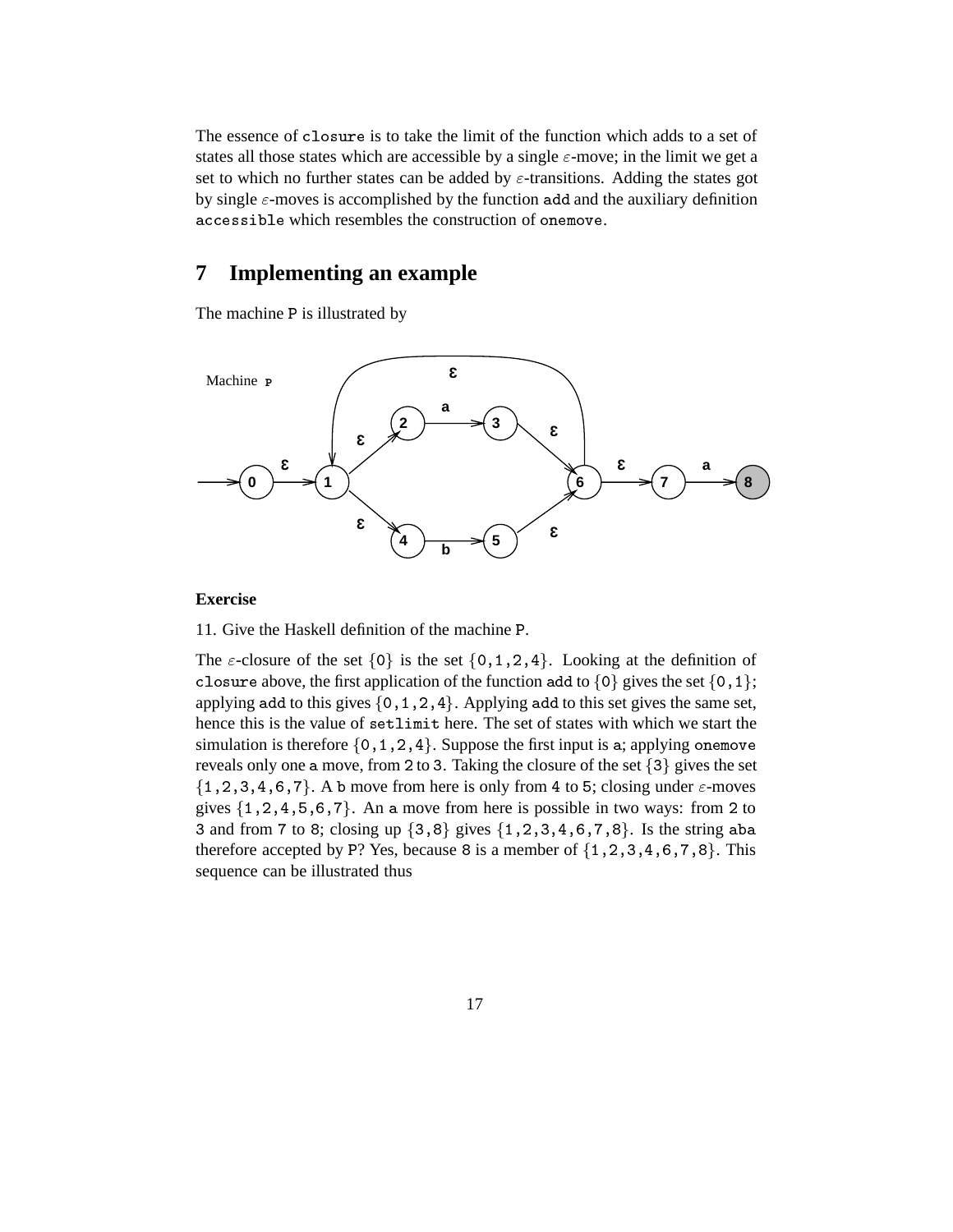

#### **Exercise**

12. Show that the string abb is not accepted by the machine P.

### **8 Building NFAs from regular expressions**

For each regular expression it is possible to build an NFA which accepts exactly those strings matching the expression. The machines are illustrated in Figure 3.

The construction is by induction over the structure of the regular expression: the machines for an character and for  $\varepsilon$  are given outright, and for complex expressions, the machines are built from the machines representing the parts. It is straightforward to justify the construction.

- $(e | f)$  Any path through  $M(e | f)$  must be either a path through  $M(e)$  or a path through  $M(f)$  (with  $\varepsilon$  at the start and end.
- ef Any path through  $M(ef)$  will be a path through  $M(e)$  followed by a path through  $M(f)$ .
- $e^*$  Paths through  $M(e^*)$  are of two sorts; the first is simply an  $\varepsilon$ , others begin with a path through  $M(e)$ , and continue with a path through  $M(e*)$ . In other words, paths through  $M(e*)$  go through  $M(e)$  zero or more times.

The machine for the pattern  $(ab|ba)$  is given by

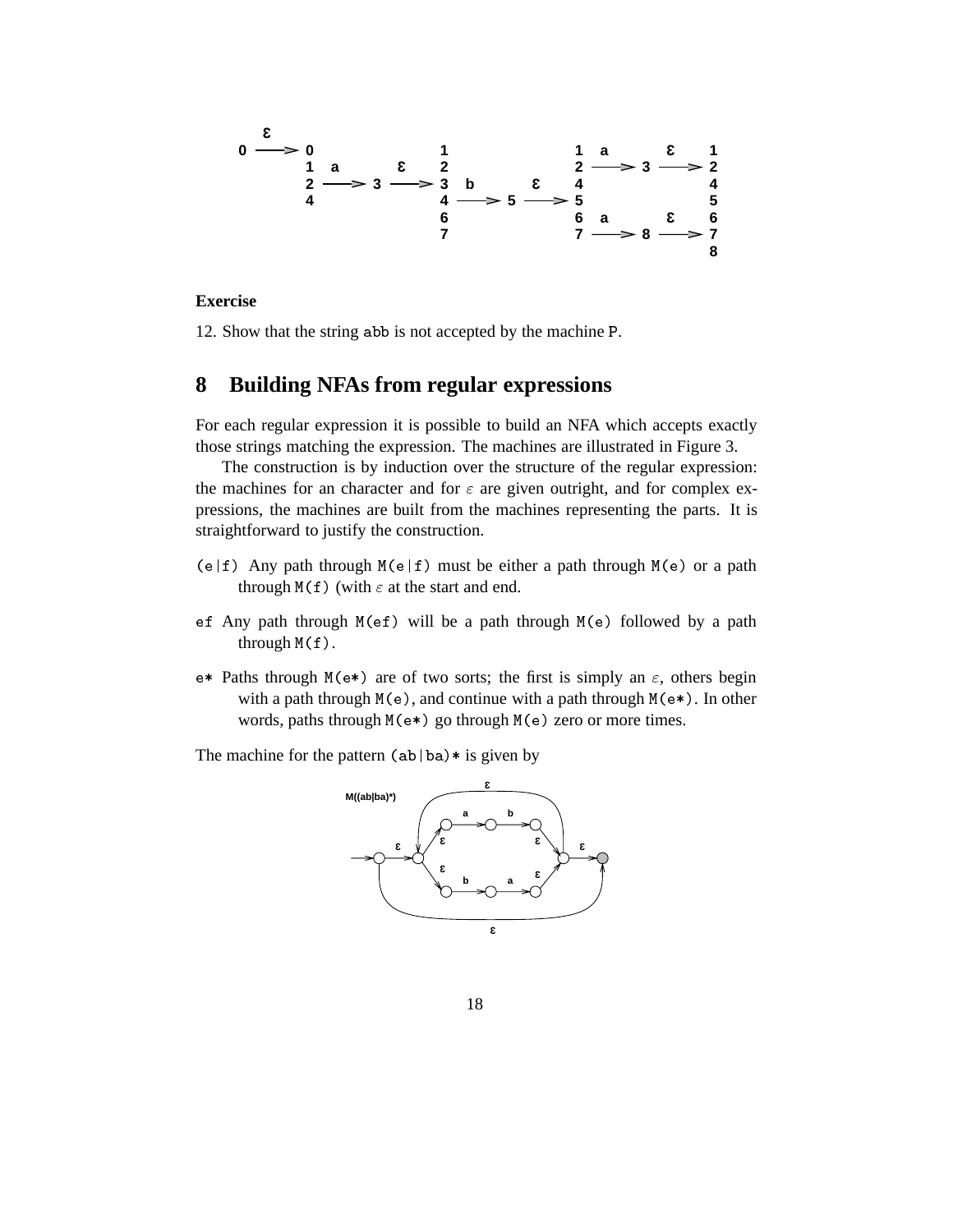





Figure 3: Building NFAs for regular expressions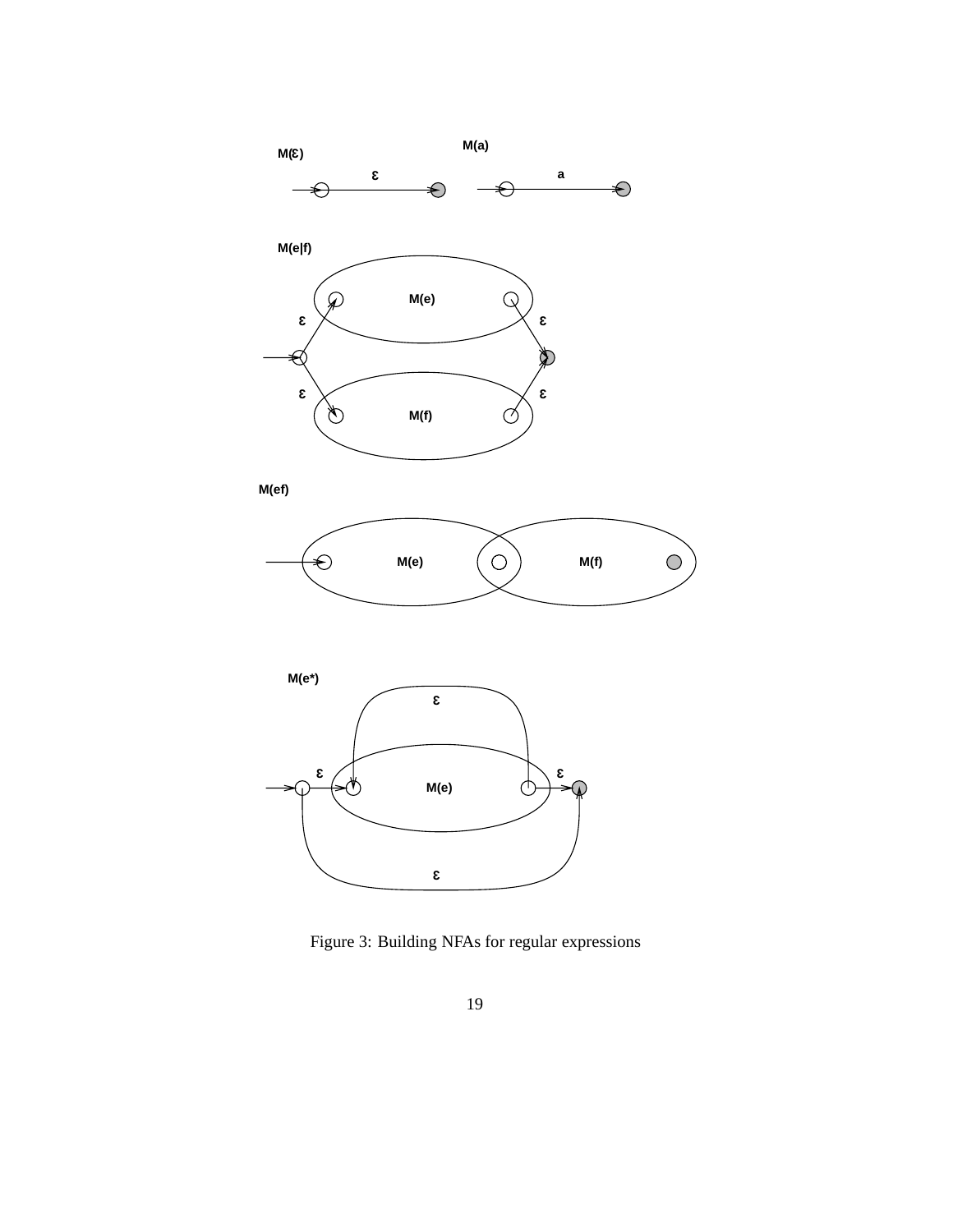The Haskell description of the construction is given in BuildNfa. At the top level the function

build  $::$  Reg  $\rightarrow$  Nfa Int

does the recursion. For the base case,

```
build (Literal c)
 = NFA

% ,:  .-
   (sing (Move 0 c 1))(sing 1)
```
The definition of build Epsilon is similar. In the other cases we define

```
build (0r r1 r2) = m_or (build r1) (build r2)
build (Then r1 r2) = m_then (build r1) (build r2)
build (\text{Star } r) = m_star (\text{build } r)
```
in which the functions  $m_0$  and so on build the machines from their components as illustrated in Figure 3.

We make certain assumptions about the NFAs we build. We take it that the states are numbered from 0, with the final state having the highest number. Putting the machines together will involve adding various new states and transitions, and renumbering the states and moves in the constituent machines. The definition of  $m_{\text{or}}$  is given in Figure 4, and the other functions are defined in a similar way. The function renumber renumbers states and renumber move renumbers moves.

### **9 Deterministic machines**

A deterministic finite automaton is an NFA which

- contains no  $\varepsilon$ -moves, and
- has at most one arrow labelled with a particular symbol leaving any given state.

The effect of this is to make operation of the machine deterministic – at any stage there is at most one possible move to make, and so after reading a sequence of characters, the machine can be in one state at most.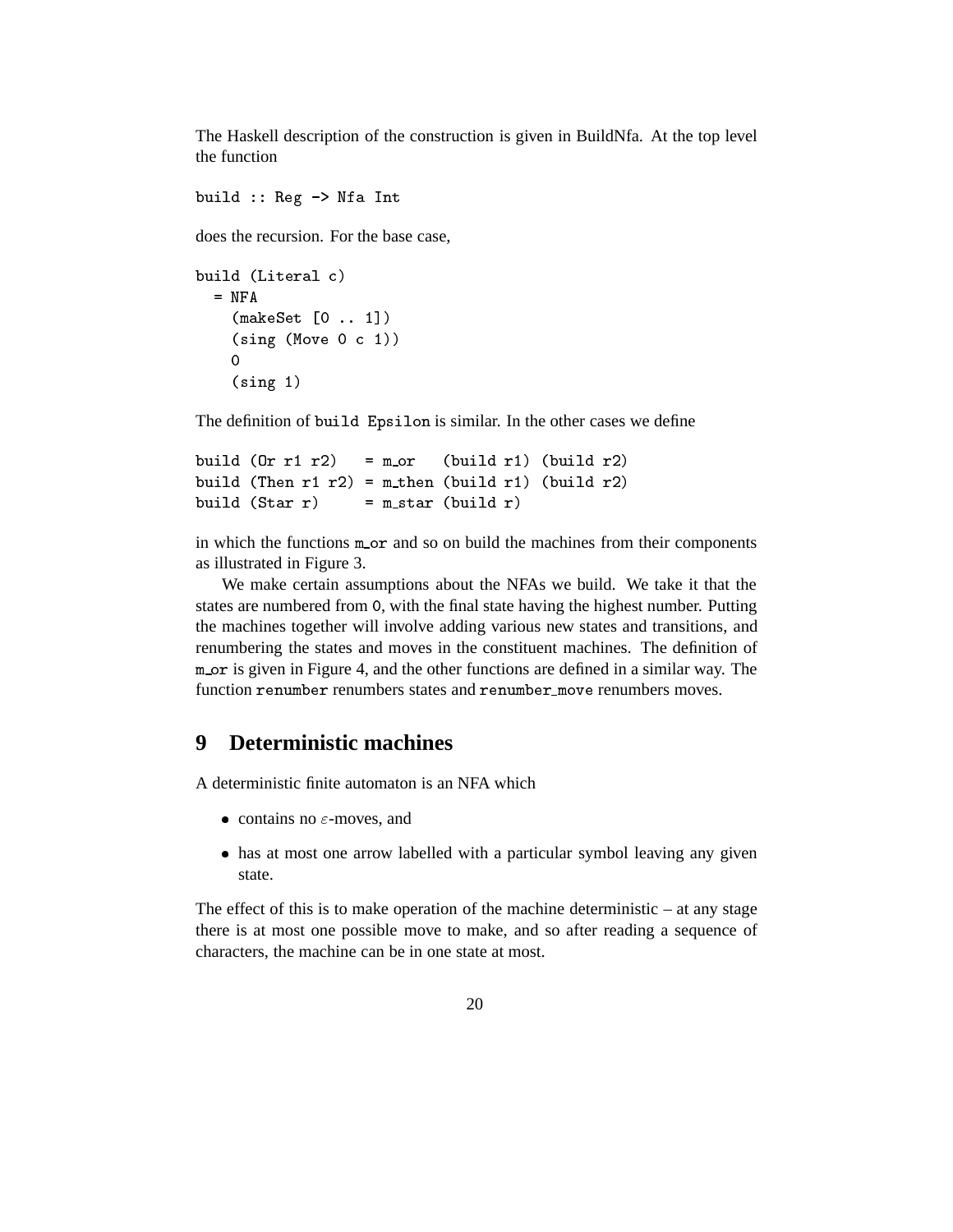```
m_0r :: Nfa Int \rightarrow Nfa Int \rightarrow Nfa Int
m_or (NFA states1 moves1 start1 finish1)
     (NFA states2 moves2 start2 finish2)
  = NFA
    (states1' 'union' states2' 'union' newstates)
    (moves1' 'union' moves2' 'union' newmoves)
    \circ(sing (m1+m2+1))where
    m1 = card states1m2 = card states2states1' = mapSet (renumber 1) states1
    states2' = mapSet (renumber (m1+1)) states2
    newstates = makeSet [0, (m1+m2+1)]moves 1' = mapSet (renumber_move 1) moves1
    moves2' = mapSet (renumber_move (m1+1)) moves2
    newmoves = makeSet [ Emove 0 1 , Emove 0 (m1+1) ,
                       Emove m1 (m1+m2+1), Emove (m1+m2) (m1+m2+1)]
```
Figure 4: The definition of the function mor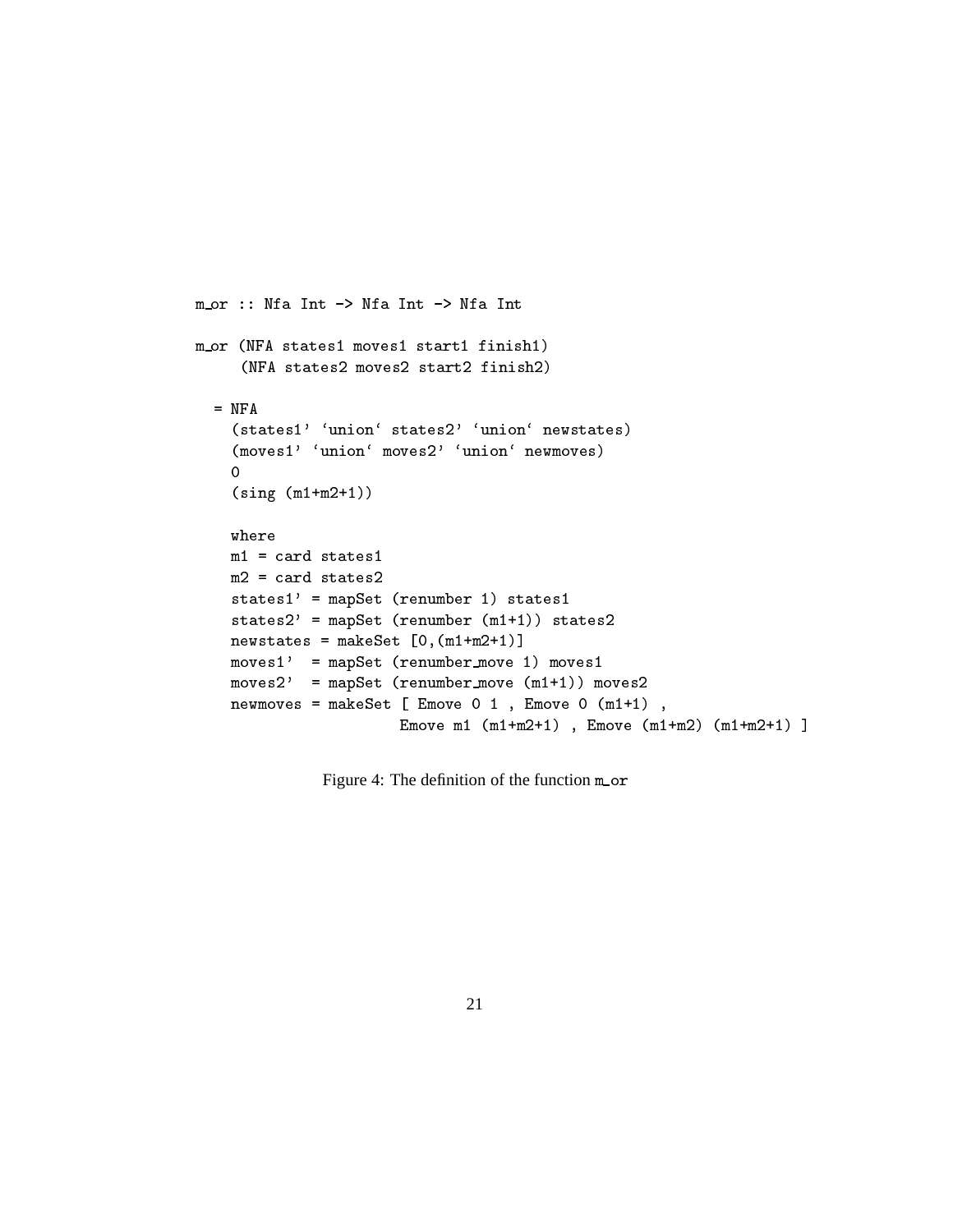Implementing a machine of this sort is much simpler than for an general NFA: we only have to keep track of a single position. Is there a general mechanism for finding a DFA corresponding to a regular expression? In fact, there is a general technique for transforming an arbitrary NFA into a DFA, and this we examine now.

The conversion of an NFA into a DFA is based on the implementation given in Section 6. The main idea there is to keep track of a *set* of states, representing all the possible positions after reading a certain amount of input. This set itself can be thought of as a state of another machine, which will be *deterministic*: the moves from one *set* to another are completely deterministic.

We show how the conversion works with the machine P. The start state of the machine will be the closure of the set  $\{0\}$ , that is

 $A = \{0, 1, 2, 4\}$ 

Now, the construction proceeds by finding the sets accessible from 8 by moves on and on – all the characters in the *alphabet* of the machine ?. These sets are states of the new machine; we then repeat the construction with these new states, until no more states are produced by the construction.

From A on the symbol a we can move to 3 from 2. Closing under  $\varepsilon$ -moves we have the set  $\{1, 2, 3, 4, 6, 7\}$ , which we call B

$$
B = \{1, 2, 3, 4, 6, 7\}
$$

 $A \longrightarrow B$ 

In a similar way, from A on b we have

$$
C = \{1, 2, 4, 5, 6, 7\}
$$
  
A  $\xrightarrow{b}$  C

Our new machine so far looks like



We now have to see what is accessible from B and C. First B.

 $D = \{1, 2, 3, 4, 6, 7, 8\}$  $B \stackrel{a}{\longrightarrow} D$ 

which is another new state. The process of generating new states must stop, as there is only a finite number of sets of states to choose from  $\{0, 1, 2, 3, 4, 5, 6, 7, 8\}$ . What happens with a b move from B?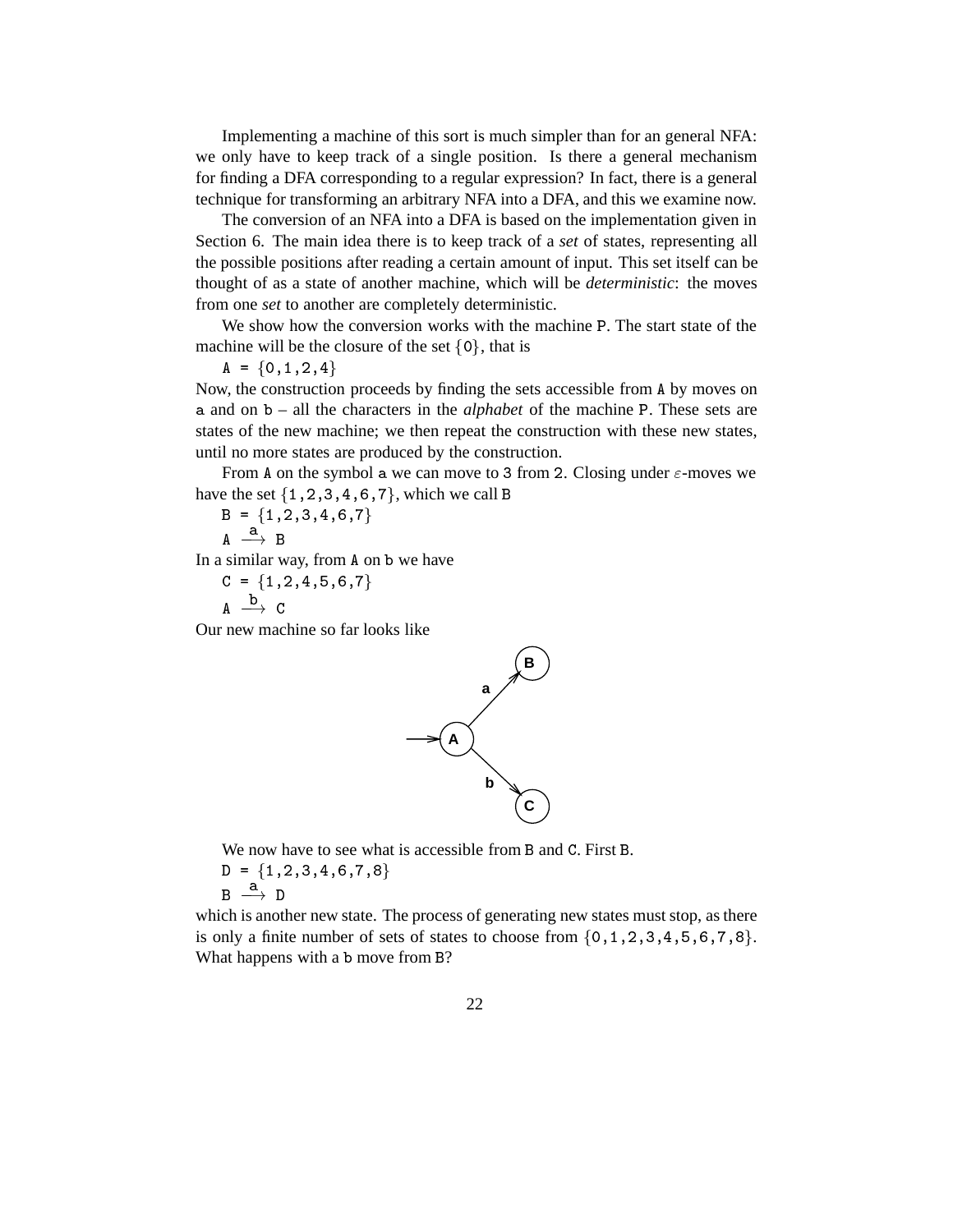$B \stackrel{b}{\longrightarrow} C$ This gives the partial machine



Similarly,

 $C \stackrel{\tilde{a}}{\longrightarrow} D$  $C \longrightarrow C$  $D \xrightarrow{a} D$  $\Box \longrightarrow C$ 

which completes the construction of the DFA



Which of the new states is final? One of these sets represents an accepting state exactly when it contains a final state of the original machine. For P this is 8, which is contained in the set D only. In general there can be more than one accepting state for a machine. (This need not be true for NFAs, since we can always add a new final state to which each of the originals is linked by an  $\varepsilon$ -move.)

# **10 Transforming NFAs to DFAs**

The Haskell code to covert an NFA to a DFA is found in the module NfaToDfa, and the main function is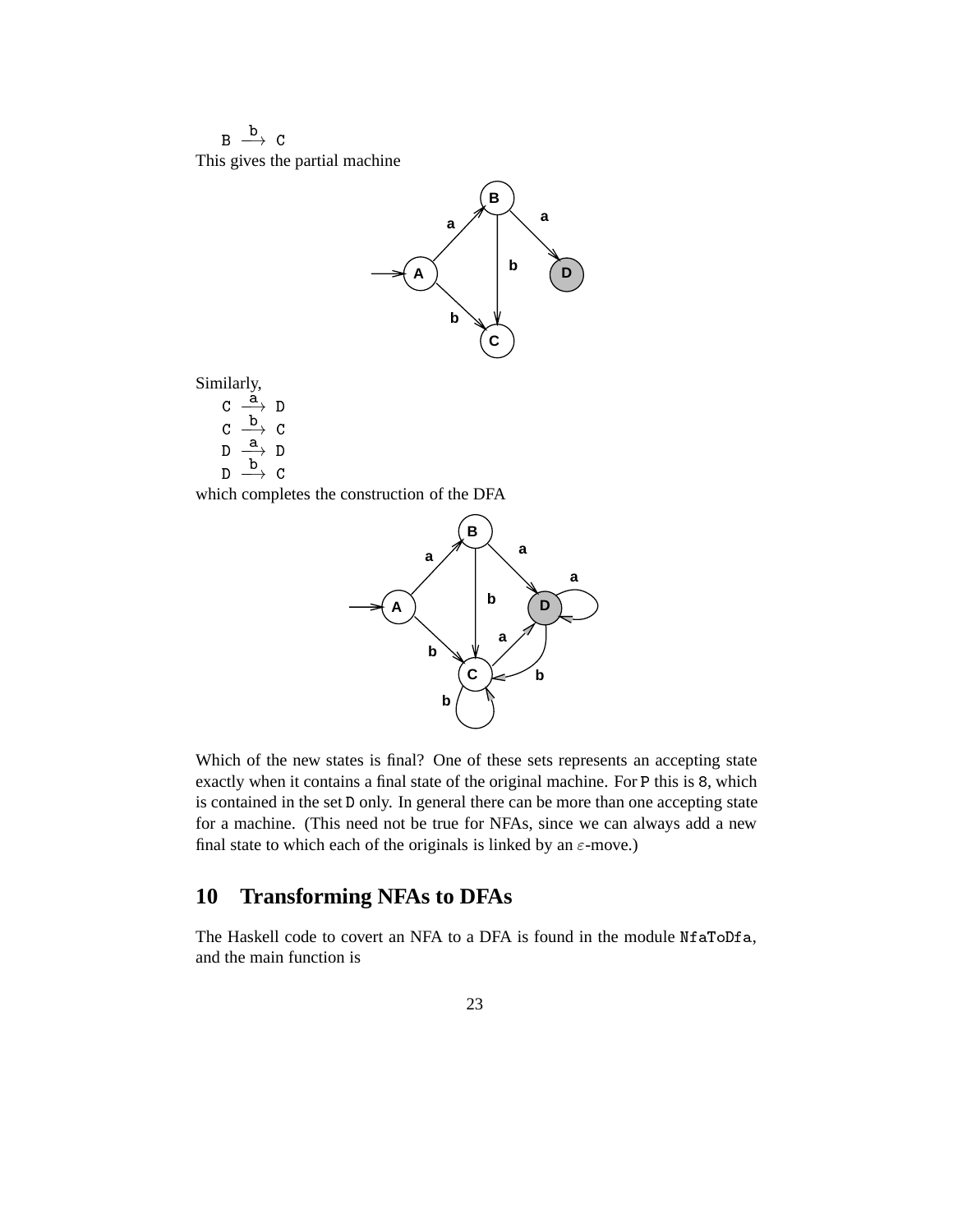C > \*+ C >

 

A deterministic version of an NFA with numeric states is defined in two stages, using

 $\mathcal{L} = \mathcal{L} = \mathcal{L} = \mathcal{L} = \mathcal{L} = \mathcal{L} = \mathcal{L} = \mathcal{L} = \mathcal{L} = \mathcal{L} = \mathcal{L} = \mathcal{L} = \mathcal{L} = \mathcal{L} = \mathcal{L} = \mathcal{L} = \mathcal{L} = \mathcal{L} = \mathcal{L} = \mathcal{L} = \mathcal{L} = \mathcal{L} = \mathcal{L} = \mathcal{L} = \mathcal{L} = \mathcal{L} = \mathcal{L} = \mathcal{L} = \mathcal{L} = \mathcal{L} = \mathcal{L} = \mathcal$ 

```
number :: Nfa (Set Int) \rightarrow Nfa Int
```
make\_deter does the conversion to the deterministic automaton with sets of numbers as states, number replaces sets of numbers by numbers (rather than capital letters, as was done above). States are replaced by their position in a list of states – see the file for more details.

The function make\_deter is a special case of the function

```
deterministic :: Nfa Int \rightarrow [Char] \rightarrow Nfa (Set Int)
```

```
experimental contracts and the contracts of the contracts of the contracts of the contracts of the contracts of
```
The process of adding state sets is repeated until no more sets are added. This is a version of taking a limit, given by the nfalimit function, which acts as the usual limit function, except that it checks for equality of NFAs as collections of sets.

```
   -

  J -
  -

  where
  startmach = NFA(sing starter)
         -
4
         finish
  starter = closure mach (sing start)
   | (term 'inter' starter) == empty
                      4  -
4

    
  (NFA sts mvs start term) = mach
```
The start machine, startmach, consists of a single state, the  $\varepsilon$ -closure of the start state of the original machine. addstep mach alpha takes a partially built DFA and adds the state sets of mach accessible by a single move on any of the characters in alpha, the alphabet of mach.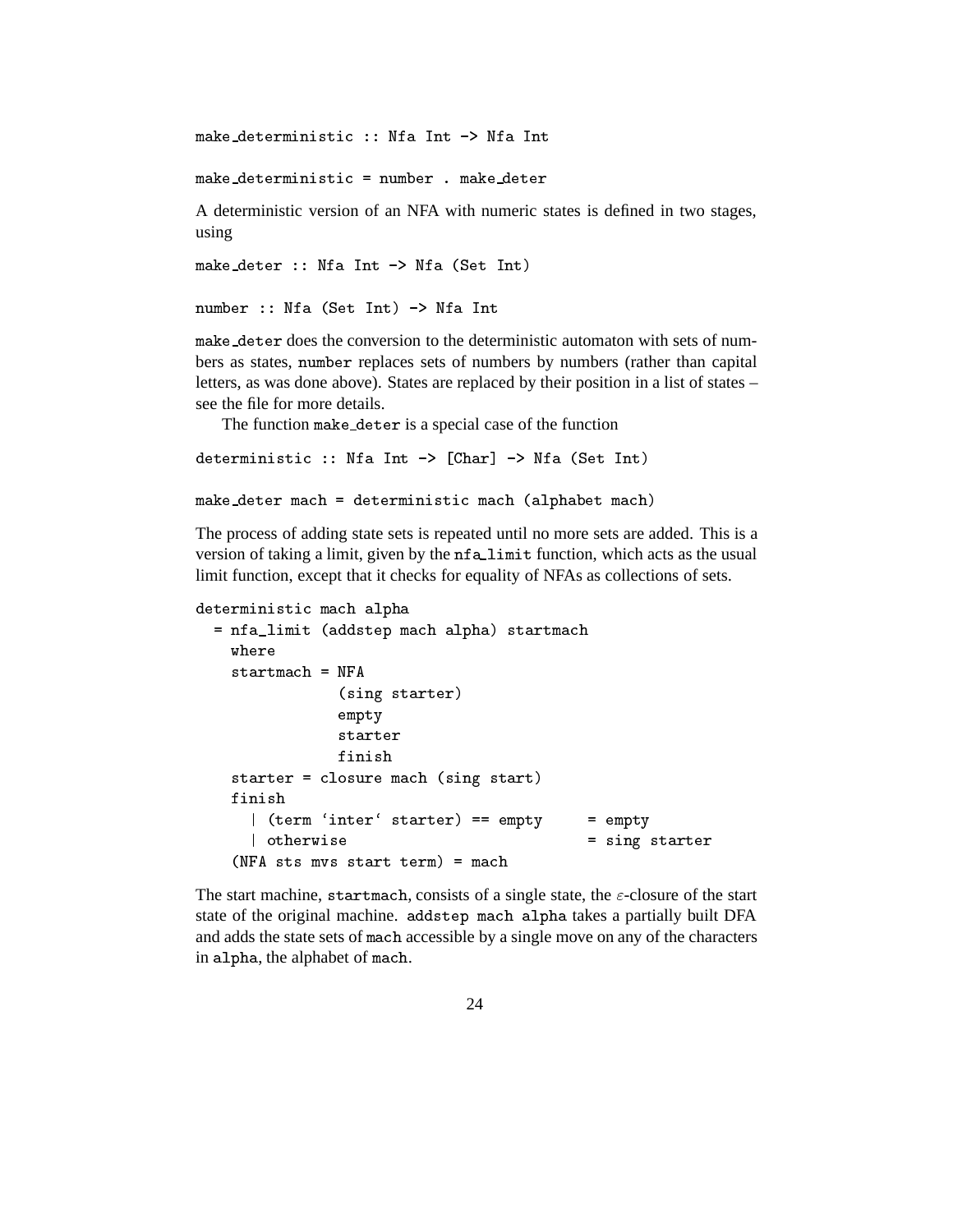```
. The contract of the contract of the contract of the contract of the contract of the contract of the contract of the contract of the contract of the contract of the contract of the contract of the contract of the contrac
-
  -

     	  -
   
       where
       (NFA states m s f) = dfa 	  -
  ,-  
       experience and the contract of the contract of the contract of the contract of the contract of the contract of
               \blacksquare . The set of the set of the set of the set of the set of the set of the set of the set of the set of the set of the set of the set of the set of the set of the set of the set of the set of the set of the set of the
```
This involves iterating over the state sets in the partially built DFA, which is done using addmoves. addmoves mach x alpha dfa will add to dfa all the moves from state set x over the alphabet alpha.

```
addmoves :: Nfa Int \rightarrow Set Int \rightarrow [Char] \rightarrowNfa (Set Int) \rightarrow Nfa (Set Int)
addmoves mach x [] dfa
                                               = dfaaddmoves mach x (c:r) dfa
and the contract of the contract of the contract of the contract of the contract of the contract of the contract of the contract of the contract of the contract of the contract of the contract of the contract of the contra
   = addmoves mach x r (addmove mach x c dfa)
In turn, add moves iterates along the alphabet, using add move. add move mach x
c df a will add to df a the moves from state set x on character c.
```

```
addmove :: Mfa Int \rightarrow Set Int \rightarrow Char \rightarrowNfa (Set Int) \rightarrow Nfa (Set Int)
addmove mach x c (NFA states moves start finish)
  = NFA states' moves' start finish'
      where
      states' = states 'union' (sing new)
      moves' = moves 'union' (sing (Move x c new))finish'
        \mathcal{A} = \{ \mathcal{A} \mid \mathcal{A} \in \mathcal{A} \} , and a set \mathcal{A} = \{ \mathcal{A} \mid \mathcal{A} \in \mathcal{A} \} . The set of \mathcal{A} = \{ \mathcal{A} \mid \mathcal{A} \in \mathcal{A} \} , and a set of \mathcal{A} = \{ \mathcal{A} \mid \mathcal{A} \in \mathcal{A} \} . In the set of \mathcal{A} = \{ \mathcal{A} \mid \mathcal| otherwise
                                                              = finish

   
      new = onetrans mach c x(NFA \ s \ m \ q \ term) = mach
```
The new state set added by addmove is defined using the one trans function first defined in the simulation of the NFA.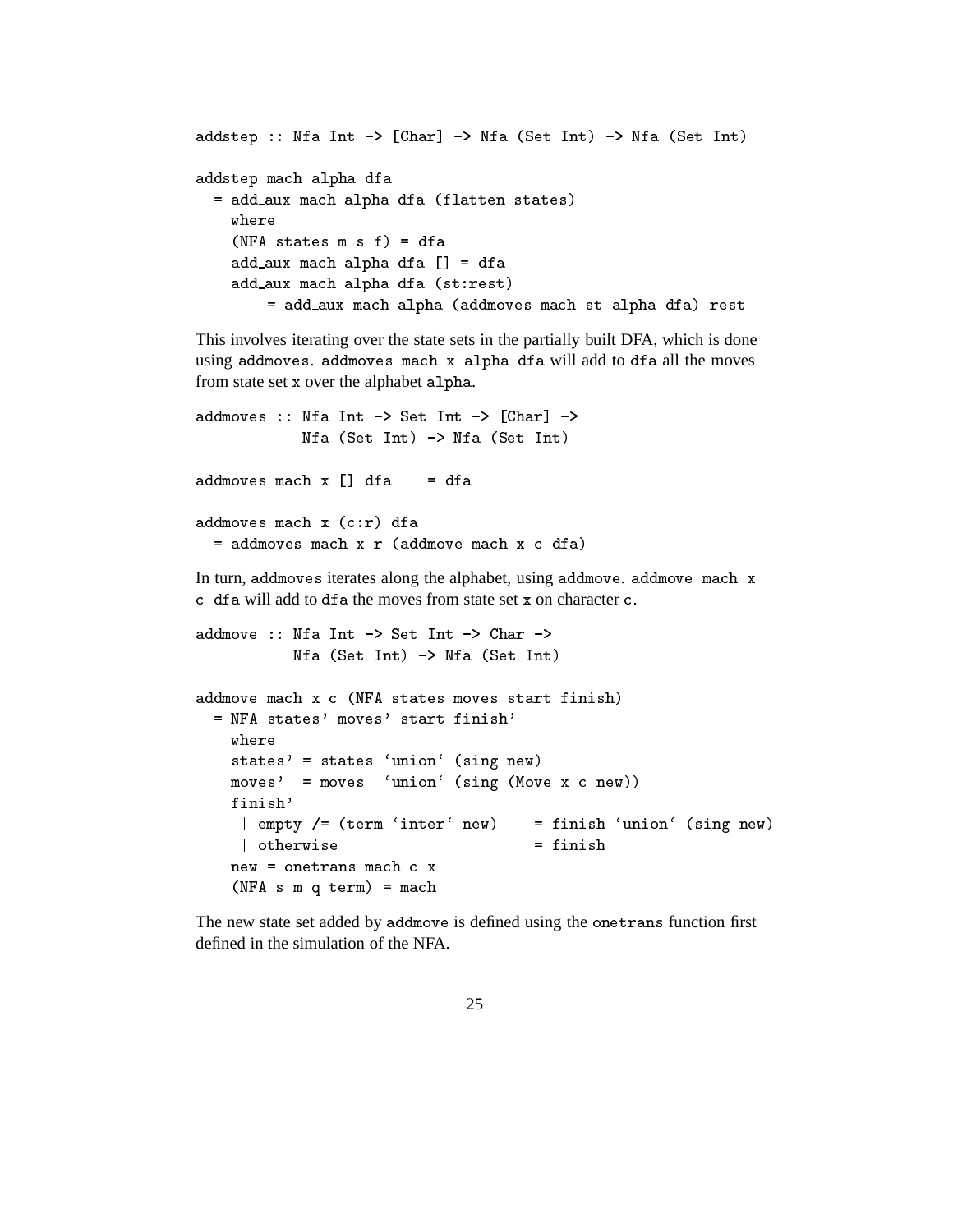### **11 Minimising a DFA**

In building a DFA, we have produced a machine which cam be implemented more efficiently. We might, however, have more states in the DFA than necessary. This section shows how we can *optimise* a DFA so that it contains the minimum number of states to perform its function of recognising the strings matching a particular regular expression.

Two states m and n in a DFA are *distinguishable* if we can find a string st which reaches an accepting state from  $n$  but not from  $n$  (or vice versa). Otherwise, they can be treated as the same, because no string makes them behave differently — putting it a different way, no *experiment* makes the two different.

How can we tell when two states are different? We start by dividing the states into two *partitions*: one contains the accepting states, and the other the remainder, or non-accepting states. For our example, we get the partition

 $I: D$  $II: A, B, C$ 

Now, for each set in the partition, we check whether the elements in the set can be further divided. We look at how each of the states in the set behaves *relative to the previous partition*. In pictures,



This means that we can re-partition thus:

 $I:$ D  $II:$ III: B.C

We now repeat the process, and examine the only set which might be further subdivided, giving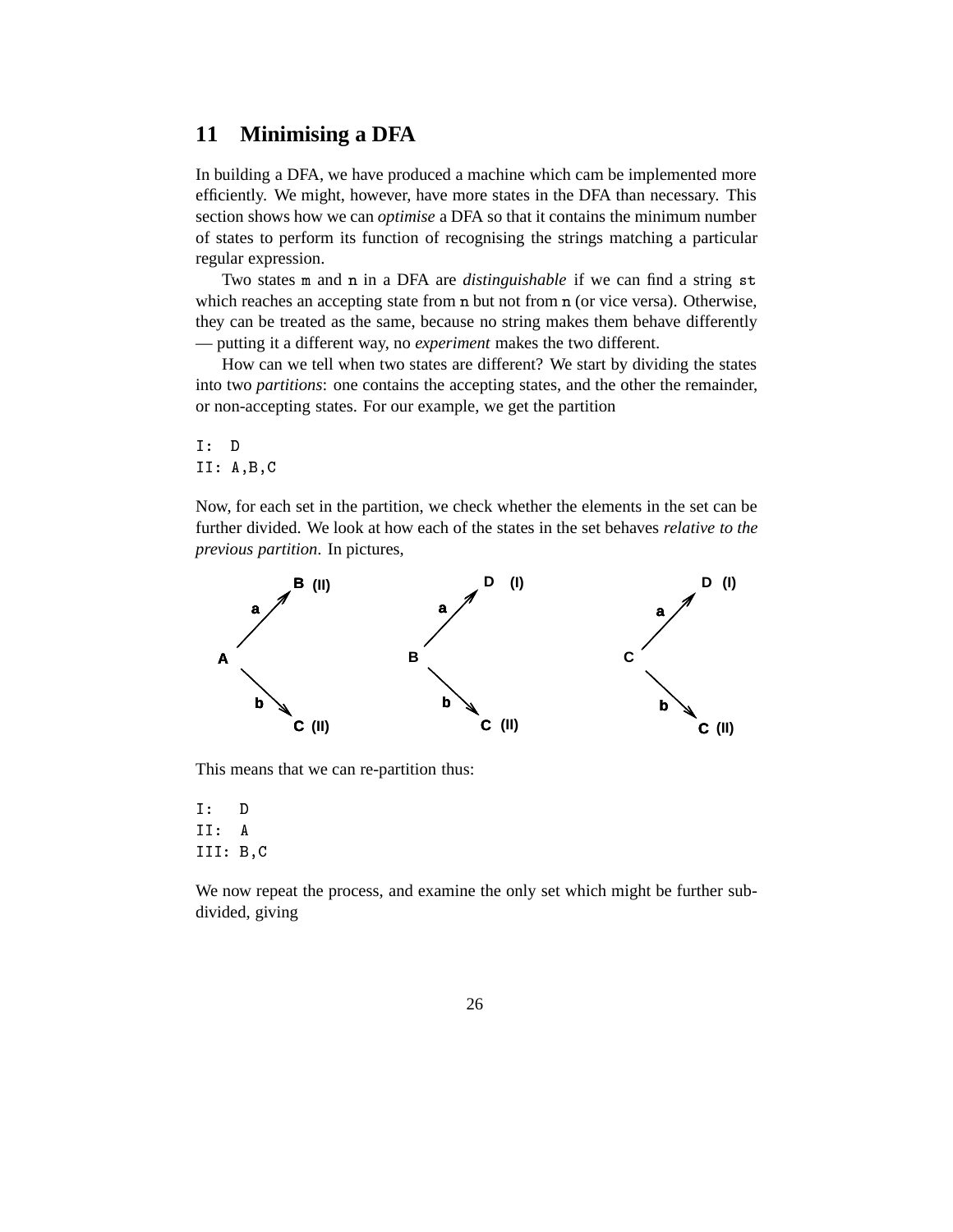

This shows that we don't have to re-partition any further, and so that we can stop now, and collapse the two states B and C into one, thus:



The Haskell implementation of this process is in the module MinimiseDfa.

#### **Exercises**

13. For the regular expression  $b(ab|ba)*a$ , find the corresponding NFA.

14. For the NFA of question 1, find the corresponding (non-optimised) DFA.

15. For the DFA of question 2, find the optimised DFA.

## **12 Regular definitions**

A *regular definition* consists of a number of *named* regular expressions. We are allowed to use the defined names on the right-hand sides of definitions *after* the definition of the name. For example,

```
alpha
                   \rightarrow [a-zA-Z]
digit \rightarrow [0-9]\blacksquare . The set of the set of the set of the set of the set of the set of the set of the set of the set of the set of the set of the set of the set of the set of the set of the set of the set of the set of the set of the
  *+ -
  -

digits -> digit+
fract \longrightarrow ( . digits)?num -> digits fract
```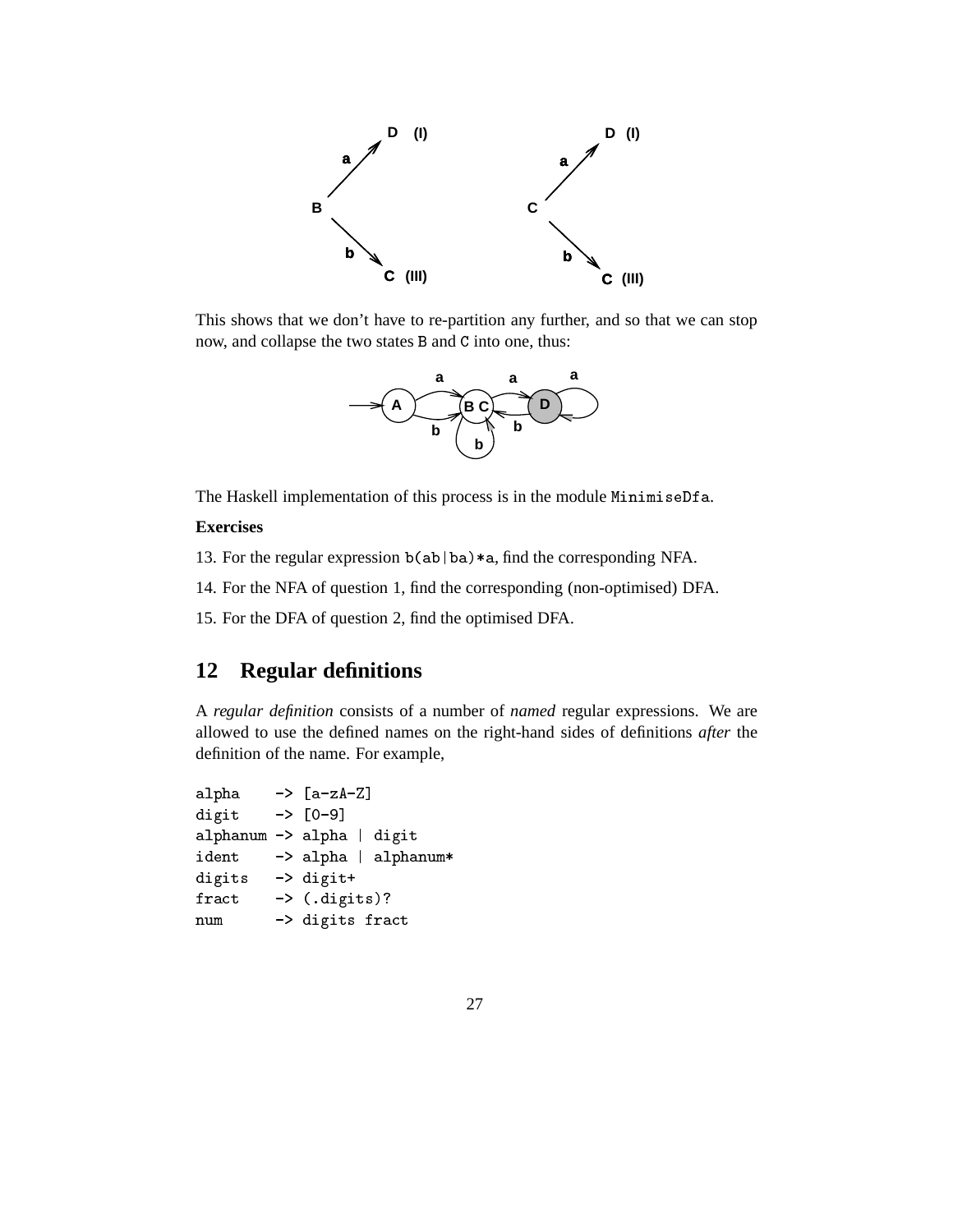Because of the stipulation that a definition precedes the *use* of a name, we can expand each right-hand side to a regular expression involving no names.

We can build machines to recognise strings from a number of regular expressions. Suppose we have the patterns

-.  $p2:$ abb  $\blacksquare$ ; and  $\blacksquare$  is the contract of the contract of the contract of the contract of the contract of the contract of the contract of the contract of the contract of the contract of the contract of the contract of the con

We can build the three NFAs thus:



and then they can be joined into a single machine, thus



In using the machine we look for the *longest* match against any of the patterns:

:7.7;7H7I-; /-.7E7H7I-; et a service of the service of the service of the service of the service of the service of the service of the  $\mathbf{I}$  is the set of  $\mathbf{I}$  is the set of  $\mathbf{I}$  $\overline{a}$